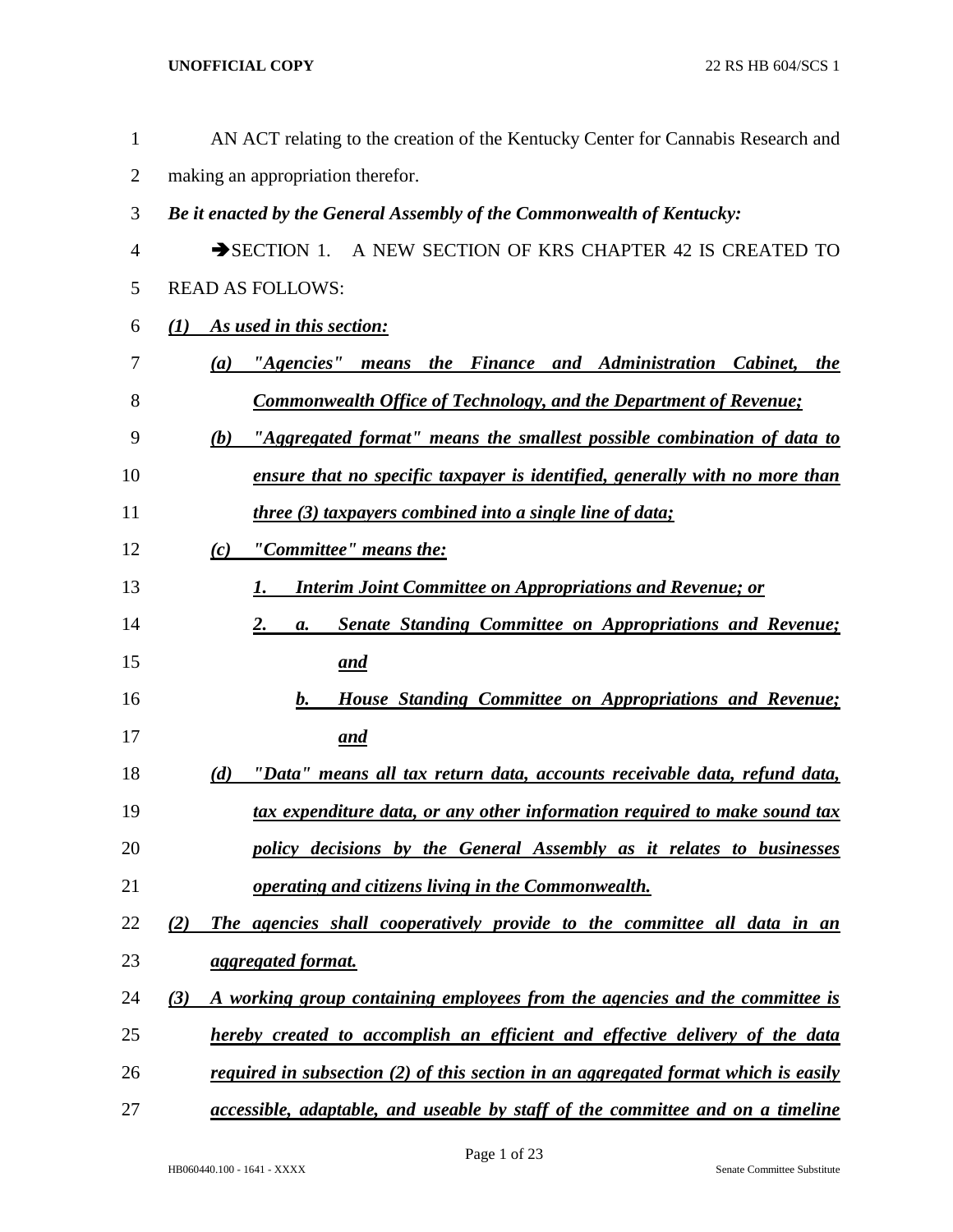*which meets the needs of the committee. (4) (a) By June 1, 2022, the secretary of the Finance and Administration Cabinet shall submit the names and contact information of staff from the agencies to the committee. (b) The first meeting of the working group shall occur no later than June 30, 2022, with monthly meetings to be held thereafter until the delivery timeline, format, and methodology for each type of data has been determined and the first submission of each type of data has been received.* 9 Section 2. KRS 132.590 is amended to read as follows: (1) The compensation of the property valuation administrator shall be based on the schedule contained in subsection (2) of this section as modified by subsection (3) of this section. The compensation of the property valuation administrator shall be calculated by the department annually. Should a property valuation administrator for any reason vacate the office in any year during his term of office, he shall be paid only for the calendar days actually served during the year. (2) The salary schedule for property valuation administrators provides for nine (9) levels of salary based upon the population of the county in the prior year as determined by the United States Department of Commerce, Bureau of the Census annual estimates. To implement the salary schedule, the department shall, by November 1 of each year, certify for each county the population group applicable to each county based on the most recent estimates of the United States Department of Commerce, Bureau of the Census. The salary schedule provides four (4) steps for yearly increments within each population group. Property valuation administrators shall be paid according to the first step within their population group for the first year or portion thereof they serve in office. Thereafter, each property valuation administrator, on January 1 of each subsequent year, shall be advanced automatically to the next step in the salary schedule until the maximum salary figure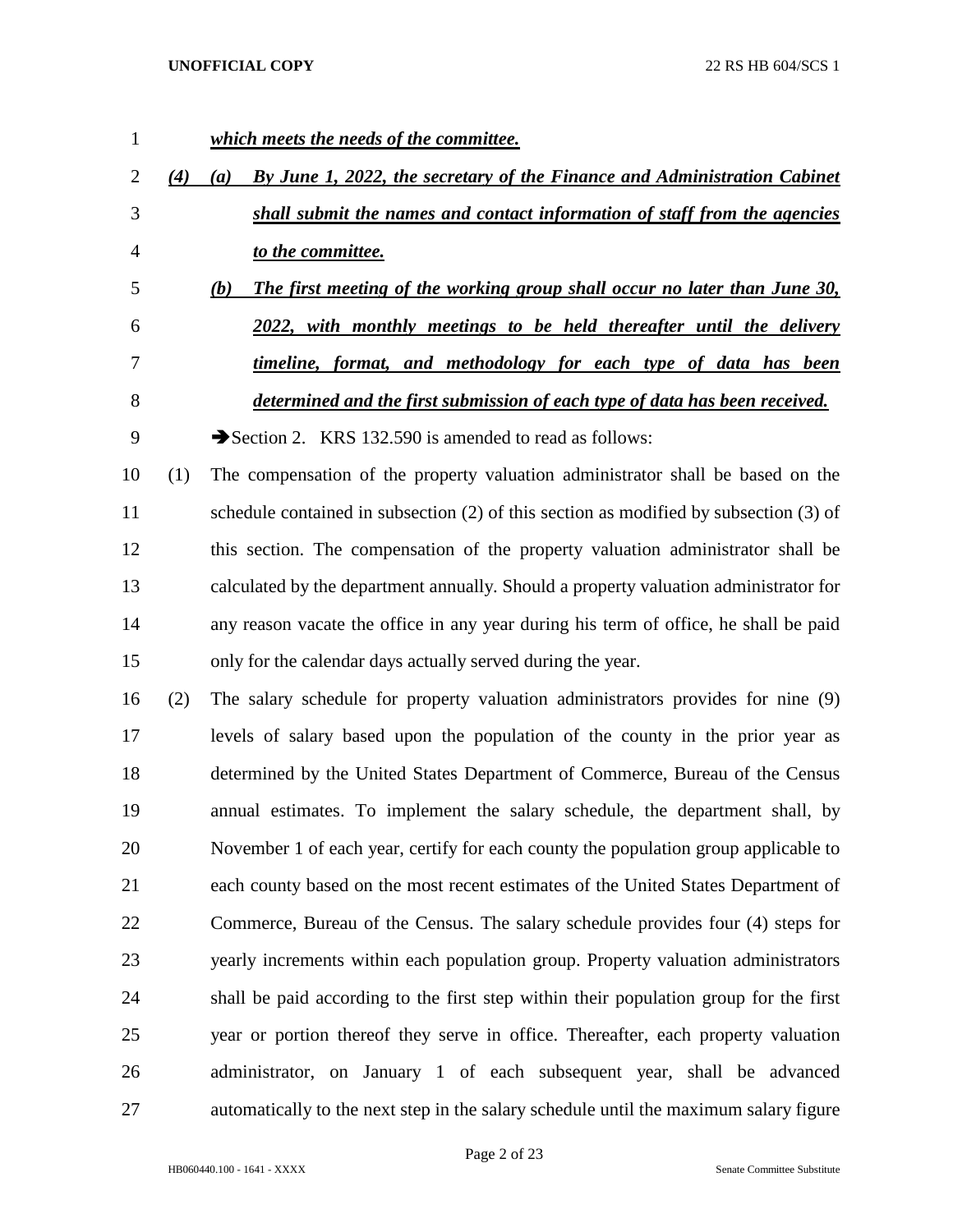| $\mathbf{1}$   | for the population group is reached. If the county population as certified by the     |                                                                                      |          |                                       |          |  |  |
|----------------|---------------------------------------------------------------------------------------|--------------------------------------------------------------------------------------|----------|---------------------------------------|----------|--|--|
| $\overline{2}$ | department increases to a new group level, the property valuation administrator's     |                                                                                      |          |                                       |          |  |  |
| 3              |                                                                                       | salary shall be computed from the new group level at the beginning of the next year. |          |                                       |          |  |  |
| $\overline{4}$ | A change in group level shall have no affect on the annual change in step. Prior to   |                                                                                      |          |                                       |          |  |  |
| 5              | assuming office, any person who has previously served as a property valuation         |                                                                                      |          |                                       |          |  |  |
| 6              | administrator must certify to the department the total number of years, not to exceed |                                                                                      |          |                                       |          |  |  |
| 7              | four (4) years, that the person has previously served in the office. The department   |                                                                                      |          |                                       |          |  |  |
| $8\,$          | shall place the person in the proper step based upon a formula of one (1)             |                                                                                      |          |                                       |          |  |  |
| 9              | incremental step per full calendar year of service:                                   |                                                                                      |          |                                       |          |  |  |
| 10             |                                                                                       | <b>SALARY SCHEDULE</b>                                                               |          |                                       |          |  |  |
| 11             | <b>County Population</b>                                                              |                                                                                      |          | <b>Steps and Salary</b>               |          |  |  |
| 12             | by Group                                                                              |                                                                                      |          | for Property Valuation Administrators |          |  |  |
| 13             | Group I                                                                               | Step 1                                                                               | Step 2   | Step 3                                | Step 4   |  |  |
| 14             | 0-4,999                                                                               | \$45,387                                                                             | \$46,762 | \$48,137                              | \$49,513 |  |  |
| 15             | Group II                                                                              |                                                                                      |          |                                       |          |  |  |
| 16             | 5,000-9,999                                                                           | 49,513                                                                               | 50,888   | 52,263                                | 53,639   |  |  |
| 17             | Group III                                                                             |                                                                                      |          |                                       |          |  |  |
| 18             | 10,000-19,999                                                                         | 53,639                                                                               | 55,014   | 56,389                                | 57,765   |  |  |
| 19             | Group IV                                                                              |                                                                                      |          |                                       |          |  |  |
| 20             | 20,000-29,999                                                                         | 55,702                                                                               | 57,765   | 59,828                                | 61,891   |  |  |
| 21             | Group V                                                                               |                                                                                      |          |                                       |          |  |  |
| 22             | 30,000-44,999                                                                         | 59,828                                                                               | 61,891   | 63,954                                | 66,017   |  |  |
| 23             | Group VI                                                                              |                                                                                      |          |                                       |          |  |  |
| 24             | 45,000-59,999                                                                         | 61,891                                                                               | 64,641   | 67,392                                | 70,143   |  |  |
| 25             | Group VII                                                                             |                                                                                      |          |                                       |          |  |  |
| 26             | 60,000-89,999                                                                         | 66,017                                                                               | 68,768   | 71,518                                | 74,269   |  |  |
| 27             | Group VIII                                                                            |                                                                                      |          |                                       |          |  |  |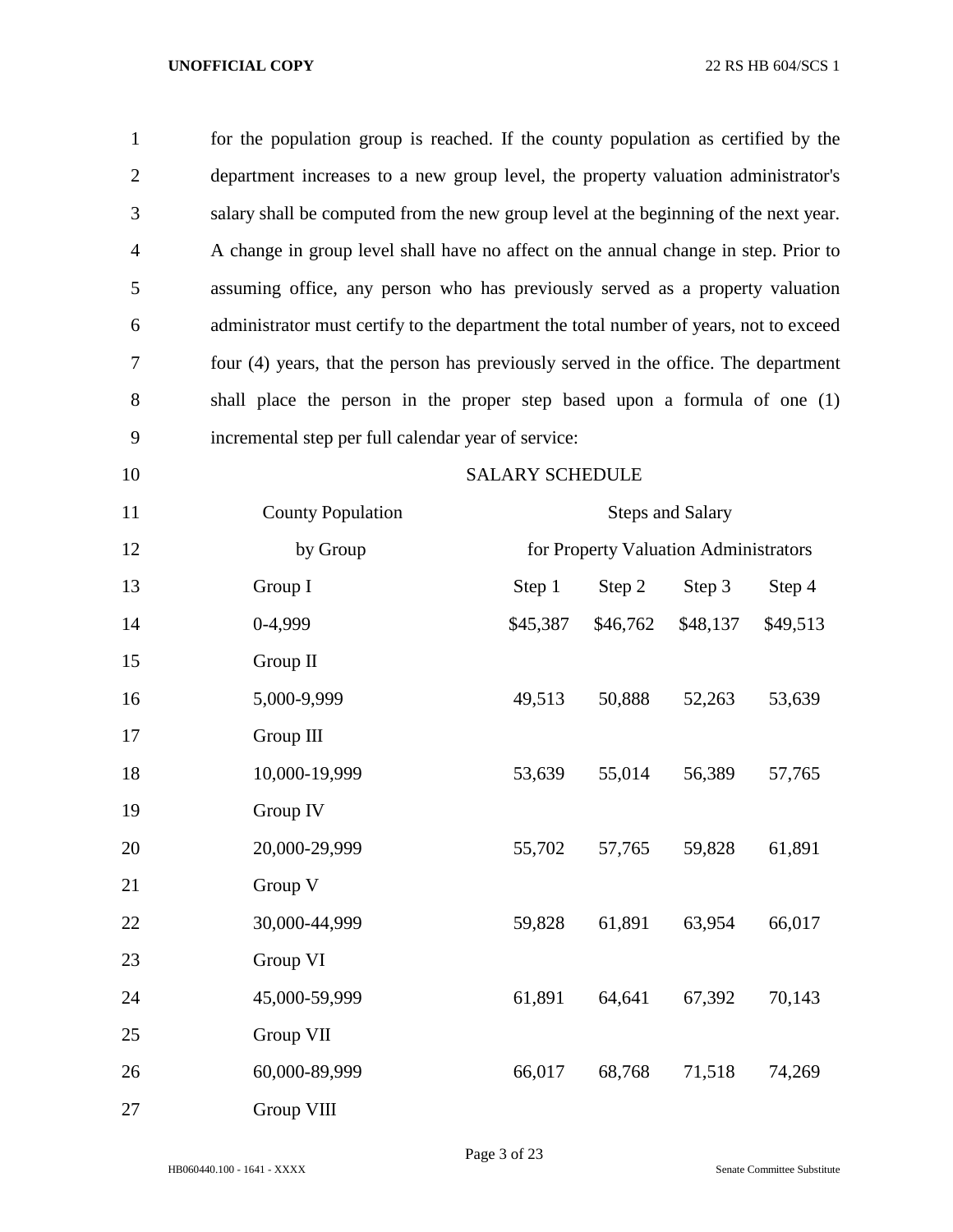|   | 90,000-499,999 | 68,080 | 71,518 | 74,957 | 78,395 |
|---|----------------|--------|--------|--------|--------|
| 2 | Group $IX$     |        |        |        |        |
| 3 | 500,000 and up | 72,206 | 75,644 | 79,083 | 82,521 |

- (3) (a) For calendar year 2000, the salary schedule in subsection (2) of this section shall be increased by the amount of increase in the annual consumer price index as published by the United States Department of Commerce for the year ended December 31, 1999. This salary adjustment shall take effect on July 14, 2000, and shall not be retroactive to the preceding January 1.
- (b) For each calendar year beginning after December 31, 2000, upon publication of the annual consumer price index by the United States Department of Commerce, the annual rate of salary for the property valuation administrator shall be determined by applying the increase in the consumer price index to the salary in effect for the previous year. This salary determination shall be retroactive to the preceding January 1.
- (c) In addition to the step increases based on service in office, each property valuation administrator shall be paid an annual incentive of six hundred eighty-seven dollars and sixty-seven cents (\$687.67) per calendar year for each forty (40) hour training unit successfully completed based on continuing service in that office and, except as provided in this subsection, completion of at least forty (40) hours of approved training in each subsequent calendar year. If a property valuation administrator fails without good cause, as determined by the commissioner of the department, to obtain the minimum amount of approved training in any year, the officer shall lose all training incentives previously accumulated. No property valuation administrator shall receive more than one (1) training unit per calendar year nor more than four (4) incentive payments per calendar year. Each property valuation administrator shall be allowed to carry forward up to forty (40) hours of training credit into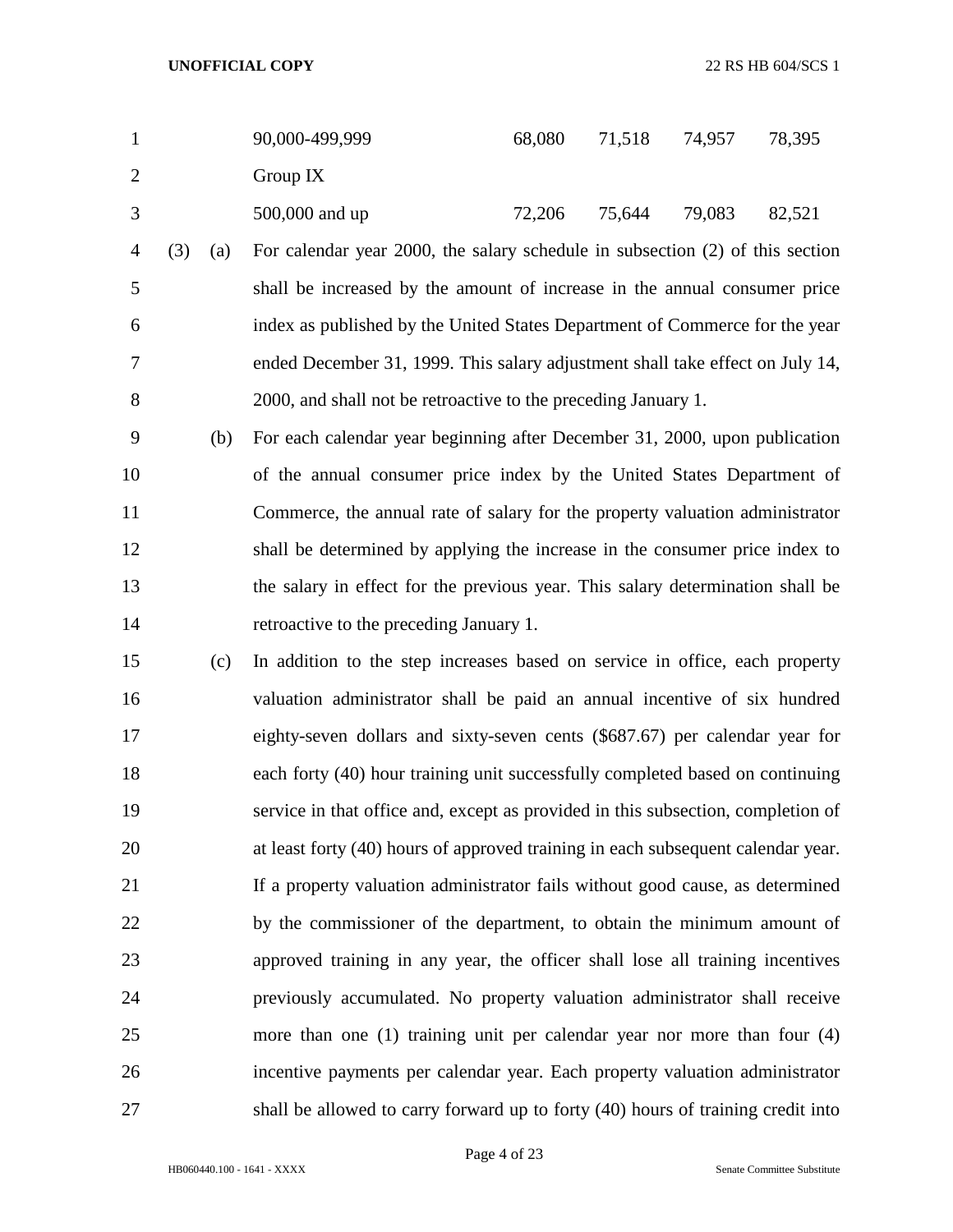the following calendar year for the purpose of satisfying the minimum amount of training for that year. This amount shall be increased by the consumer price index adjustments prescribed in paragraphs (a) and (b) of this subsection. Each training unit shall be approved and certified by the department. Each unit shall be available to property valuation administrators in each office based on continuing service in that office. The department shall promulgate administrative regulations in accordance with KRS Chapter 13A to establish guidelines for the approval and certification of training units.

 (4) Notwithstanding any provision contained in this section, no property valuation administrator holding office on July 14, 2000, shall receive any reduction in salary or reduction in adjustment to salary otherwise allowable by the statutes in force on July 14, 2000.

 (5) Deputy property valuation administrators and other authorized personnel may be advanced one (1) step in grade upon completion of twelve (12) months' continuous service. The department may make grade classification changes corresponding to any approved for department employees in comparable positions, so long as the changes do not violate the integrity of the classification system. Subject to availability of funds, the department may extend cost-of-living increases approved for department employees to deputy property valuation administrators and other authorized personnel, by advancement in grade.

 (6) Beginning with the 1990-1992 biennium, the department shall prepare a biennial budget request for the staffing of property valuation administrators' offices. An equitable allocation of employee positions to each property valuation administrator's office in the state shall be made on the basis of comparative assessment work units. Assessment work units shall be determined from the most current objective information available from the United States Bureau of the Census and other similar sources of unbiased information. Beginning with the 1996-1998 biennium,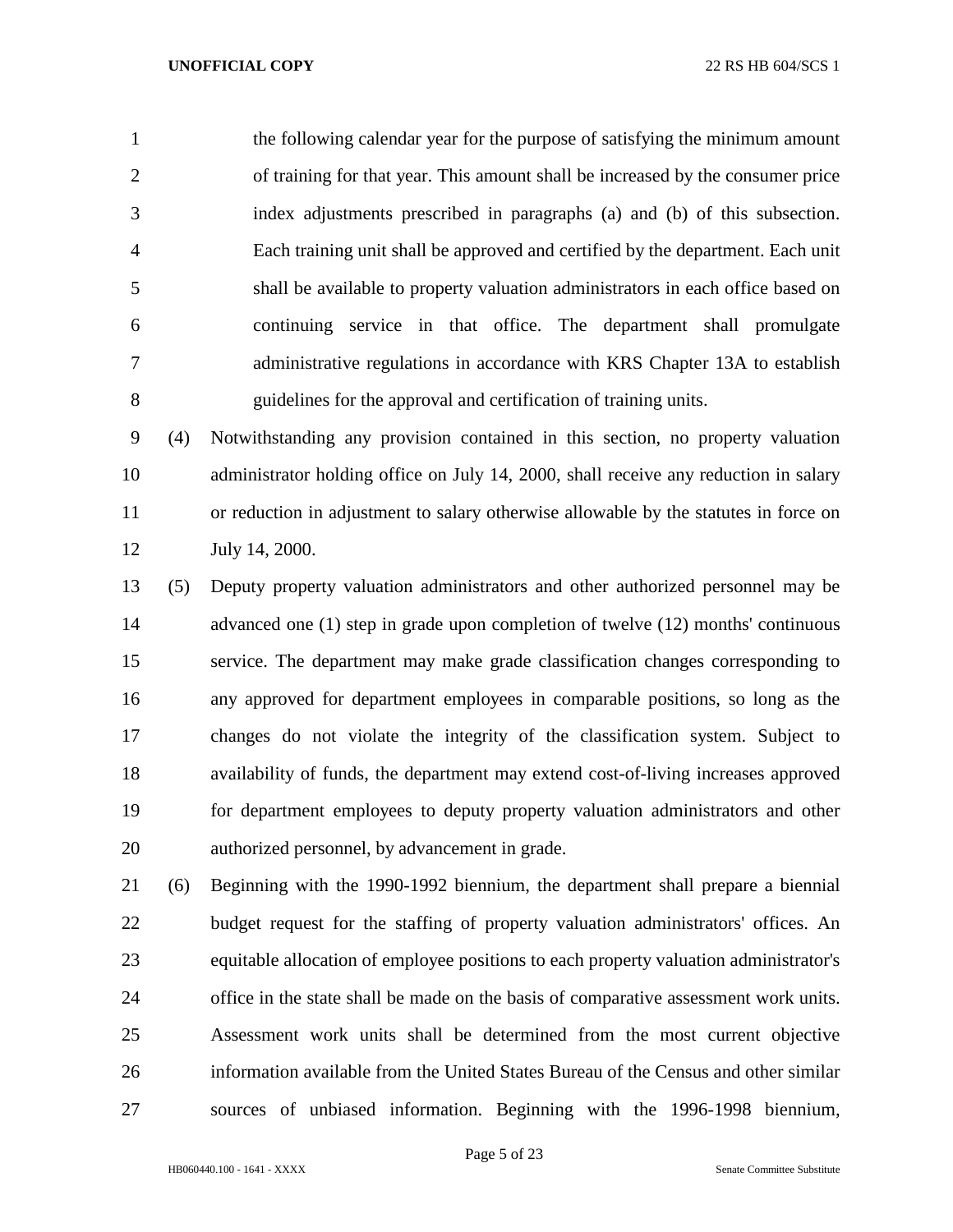assessment work units shall be based on parcel count per employee. The total sum allowed by the state to any property valuation administrator's office as compensation for deputies, other authorized personnel, and for other authorized expenditures shall not exceed the amount fixed by the department. However, each property valuation administrator's office shall be allowed as a minimum such funds that are required to meet the federal minimum wage requirements for two (2) full-time deputies.

 (7) Beginning with the 1990-1992 biennium each property valuation administrator shall submit by June 1 of each year for the following fiscal year to the department a budget request for his office which shall be based upon the number of employee positions allocated to his office under subsection (6) of this section and upon the county and city funds available to his office and show the amount to be expended for deputy and other authorized personnel including employer's share of FICA and state retirement, and other authorized expenses of the office. The department shall return to each property valuation administrator, no later than July 1, an approved budget for the fiscal year.

 (8) Each property valuation administrator may appoint any persons approved by the department to assist him in the discharge of his duties. Each deputy shall be more than twenty-one (21) years of age and may be removed at the pleasure of the property valuation administrator. The salaries of deputies and other authorized personnel shall be fixed by the property valuation administrator in accordance with 22 the grade classification system established by the department and shall be subject to the approval of the department. The Personnel Cabinet shall provide advice and technical assistance to the department in the revision and updating of the personnel classification system, which shall be equitable in all respects to the personnel classification systems maintained for other state employees. Any deputy property valuation administrator employed or promoted to a higher position may be

Page 6 of 23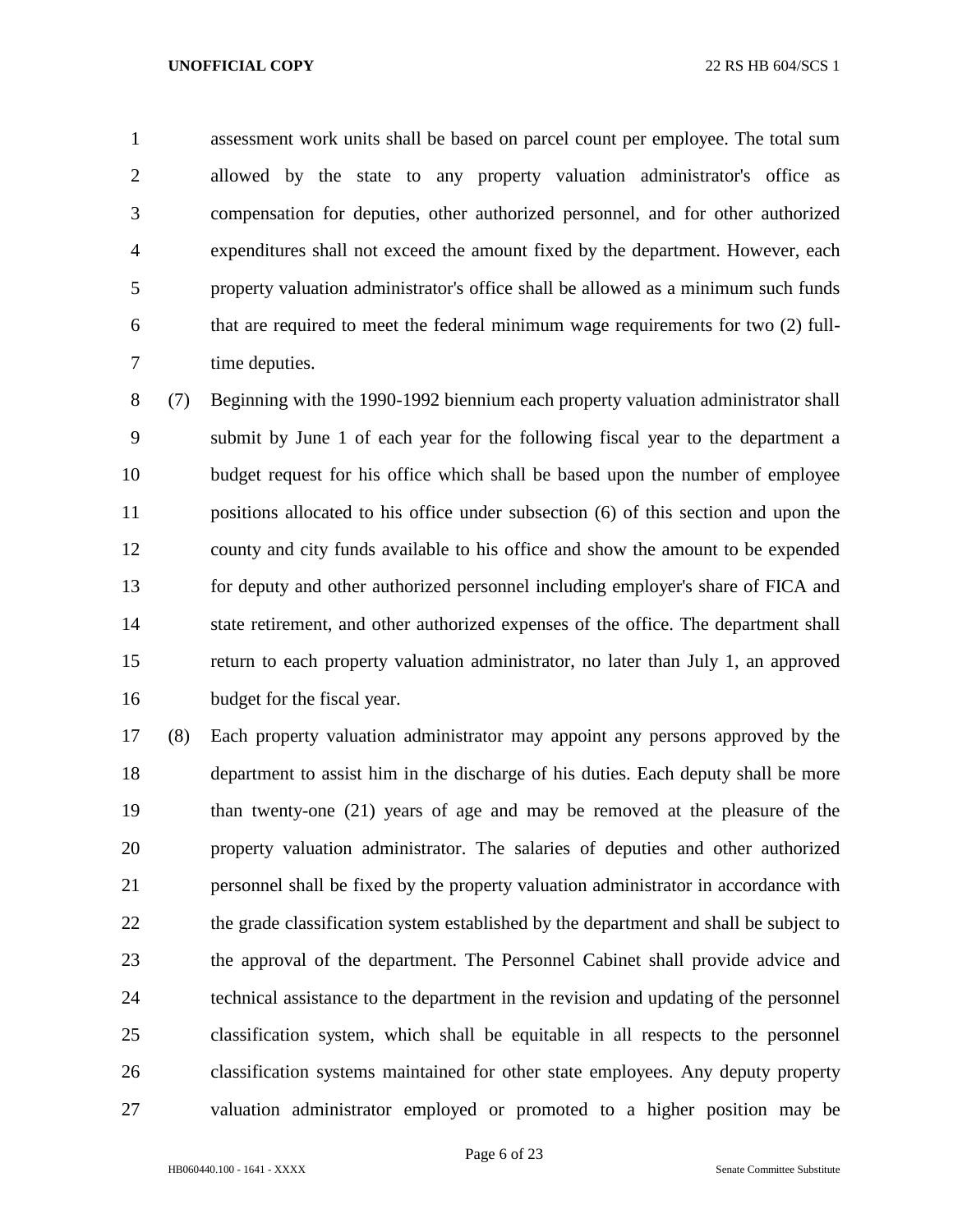| $\mathbf{1}$   |      |                                                           |                                       | examined by the department in accordance with standards of the Personnel Cabinet,        |
|----------------|------|-----------------------------------------------------------|---------------------------------------|------------------------------------------------------------------------------------------|
| $\overline{2}$ |      |                                                           |                                       | for the position to which he is being appointed or promoted. No state funds              |
| 3              |      |                                                           |                                       | available to any property valuation administrator's office as compensation for           |
| 4              |      |                                                           |                                       | deputies and other authorized personnel or for other authorized expenditures shall       |
| 5              |      |                                                           |                                       | be paid without authorization of the department prior to the employment by the           |
| 6              |      |                                                           |                                       | property valuation administrator of deputies or other authorized personnel or the        |
| 7              |      | incurring of other authorized expenditures.               |                                       |                                                                                          |
| 8              | (9)  |                                                           |                                       | Each county fiscal court shall annually appropriate and pay each fiscal year to the      |
| 9              |      |                                                           |                                       | office of the property valuation administrator as its cost for use of the assessment, as |
| 10             |      | required by KRS 132.280, an amount determined as follows: |                                       |                                                                                          |
| 11             |      |                                                           | Assessment Subject to                 |                                                                                          |
| 12             |      | County Tax of:                                            |                                       |                                                                                          |
| 13             |      | At Least                                                  | <b>But Less Than</b>                  | Amount                                                                                   |
| 14             |      |                                                           | \$100,000,000                         | \$0.005 for each \$100 of the first                                                      |
| 15             |      |                                                           |                                       | \$50,000,000 and \$0.002 for                                                             |
| 16             |      |                                                           |                                       | each \$100 over \$50,000,000.                                                            |
| 17             |      | \$100,000,000                                             | 150,000,000                           | \$0.004 for each \$100 of the first                                                      |
| 18             |      |                                                           |                                       | \$100,000,000 and \$0.002 for                                                            |
| 19             |      |                                                           |                                       | each \$100 over \$100,000,000.                                                           |
| 20             |      | 150,000,000                                               | 300,000,000                           | \$0.004 for each \$100 of the first                                                      |
| 21             |      |                                                           |                                       | \$150,000,000 and \$0.003 for                                                            |
| 22             |      |                                                           |                                       | each \$100 over \$150,000,000.                                                           |
| 23             |      | 300,000,000                                               |                                       | \$0.004 for each \$100.                                                                  |
| 24             | (10) |                                                           |                                       | The total sum to be paid by the fiscal court to any property valuation administrator's   |
| 25             |      |                                                           |                                       | office under the provisions of subsection (9) of this section shall not exceed the       |
| 26             |      | limits set forth in the following table:                  |                                       |                                                                                          |
| 27             |      |                                                           | Assessed Value of Property Subject to |                                                                                          |

Page 7 of 23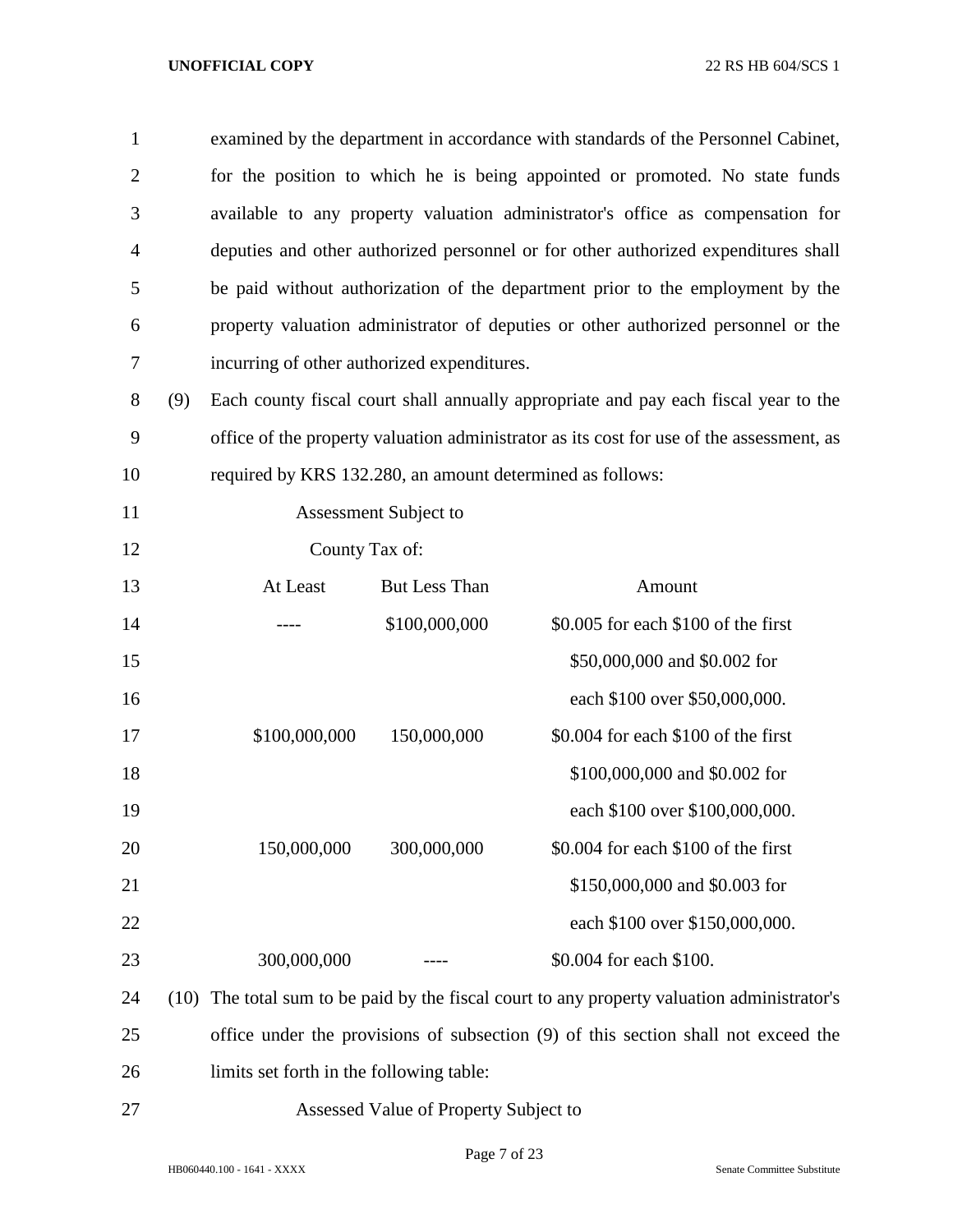| $\mathbf{1}$   |                                                                                               | County Tax of: |                                                                                      |
|----------------|-----------------------------------------------------------------------------------------------|----------------|--------------------------------------------------------------------------------------|
| $\overline{2}$ | At Least                                                                                      | But Less Than  | Limit                                                                                |
| 3              |                                                                                               | \$700,000,000  | \$25,000                                                                             |
| 4              | \$700,000,000                                                                                 | 1,000,000,000  | 35,000                                                                               |
| 5              | 1,000,000,000                                                                                 | 2,000,000,000  | 50,000                                                                               |
| 6              | 2,000,000,000                                                                                 | 2,500,000,000  | 75,000                                                                               |
| 7              | 2,500,000,000                                                                                 | 5,000,000,000  | 100,000                                                                              |
| 8              | 5,000,000,000                                                                                 | 7,500,000,000  | 175,000                                                                              |
| 9              | 7,500,000,000                                                                                 | 30,000,000,000 | 250,000                                                                              |
| 10             | 30,000,000,000                                                                                |                | 400,000                                                                              |
| 11             | This allowance shall be based on the assessment as of the previous January 1 and              |                |                                                                                      |
| 12             | shall be used for deputy and other personnel allowance, supplies, maps and                    |                |                                                                                      |
| 13             | equipment, travel allowance for the property valuation administrator and his                  |                |                                                                                      |
| 14             | deputies and other authorized personnel, and other authorized expenses of the                 |                |                                                                                      |
| 15             | office.                                                                                       |                |                                                                                      |
| 16             | Annually, after appropriation by the county of funds required of it by subsection (9)<br>(11) |                |                                                                                      |
| 17             | of this section, and no later than August 1, the property valuation administrator shall       |                |                                                                                      |
| 18             | file a claim with the county for that amount of the appropriation specified in his            |                |                                                                                      |
| 19             | approved budget for compensation of deputies and assistants, including employer's             |                |                                                                                      |
| 20             | shares of FICA and state retirement, for the fiscal year. The amount so requested             |                |                                                                                      |
| 21             | shall be paid by the county into the State Treasury by September 1, or paid to the            |                |                                                                                      |
| 22             | property valuation administrator and be submitted to the State Treasury by                    |                |                                                                                      |
| 23             | September 1. These funds shall be expended by the department only for                         |                |                                                                                      |
| $\mathcal{L}$  |                                                                                               |                | example the of compared deputies and escriptories and the smaller who shape of FICA. |

 compensation of approved deputies and assistants and the employer's share of FICA and state retirement in the appropriating county. Any funds paid into the State Treasury in accordance with this provision but unexpended by the close of the fiscal year for which they were appropriated shall be returned to the county from which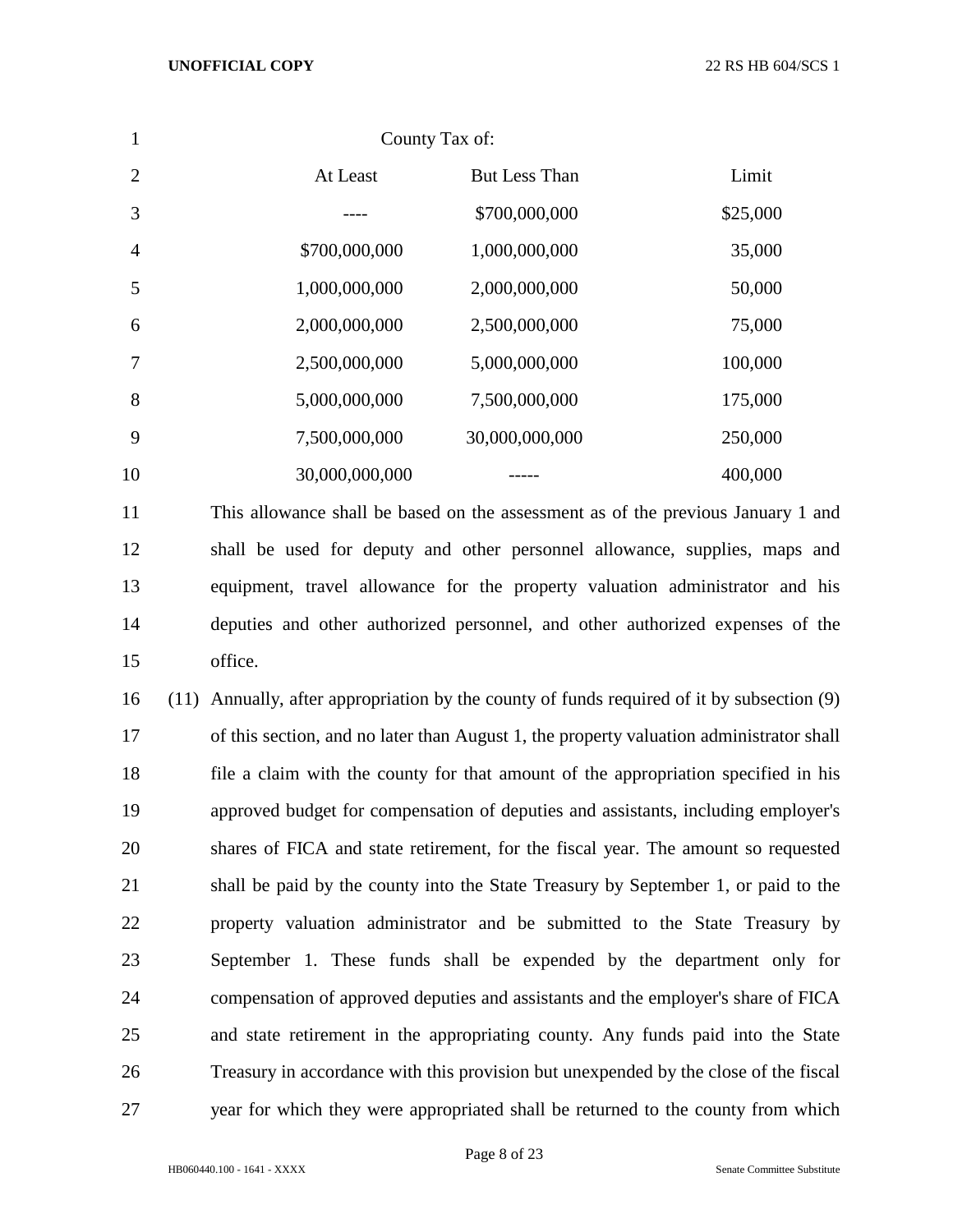## 1 they were received.

 (12) After submission to the State Treasury or to the property valuation administrator of the county funds budgeted for personnel compensation under subsection (11) of this section, the fiscal court shall pay the remainder of the county appropriation to the office of the property valuation administrator on a quarterly basis. Four (4) equal payments shall be made on or before September 1, December 1, March 1, and June 1 respectively. Any unexpended county funds at the close of each fiscal year shall be retained by the property valuation administrator, except as provided in KRS 132.601(2). During county election years the property valuation administrator shall not expend in excess of forty percent (40%) of the allowances available to his office from county funds during the first five (5) months of the fiscal year in which the general election is held.

 (13) The provisions of this section shall apply to urban-county governments and consolidated local governments. In an urban-county government and a consolidated local government, all the rights and obligations conferred on fiscal courts or consolidated local governments by the provisions of this section shall be exercised by the urban-county government or consolidated local government.

 (14) When an urban-county form of government is established through merger of existing city and county governments as provided in KRS Chapter 67A or when a consolidated local government is established through merger of existing city and county governments as provided by KRS Chapter 67C, the annual county assessment shall be presumed to have been adopted as if the city had exercised the option to adopt as provided in KRS 132.285. For purposes of this subsection, the amount to be considered as the assessment for purposes of KRS 132.285 shall be the amount subject to taxation for full urban services.

 (15) Notwithstanding the provisions of subsection (9) of this section, the amount appropriated and paid by each county fiscal court to the office of the property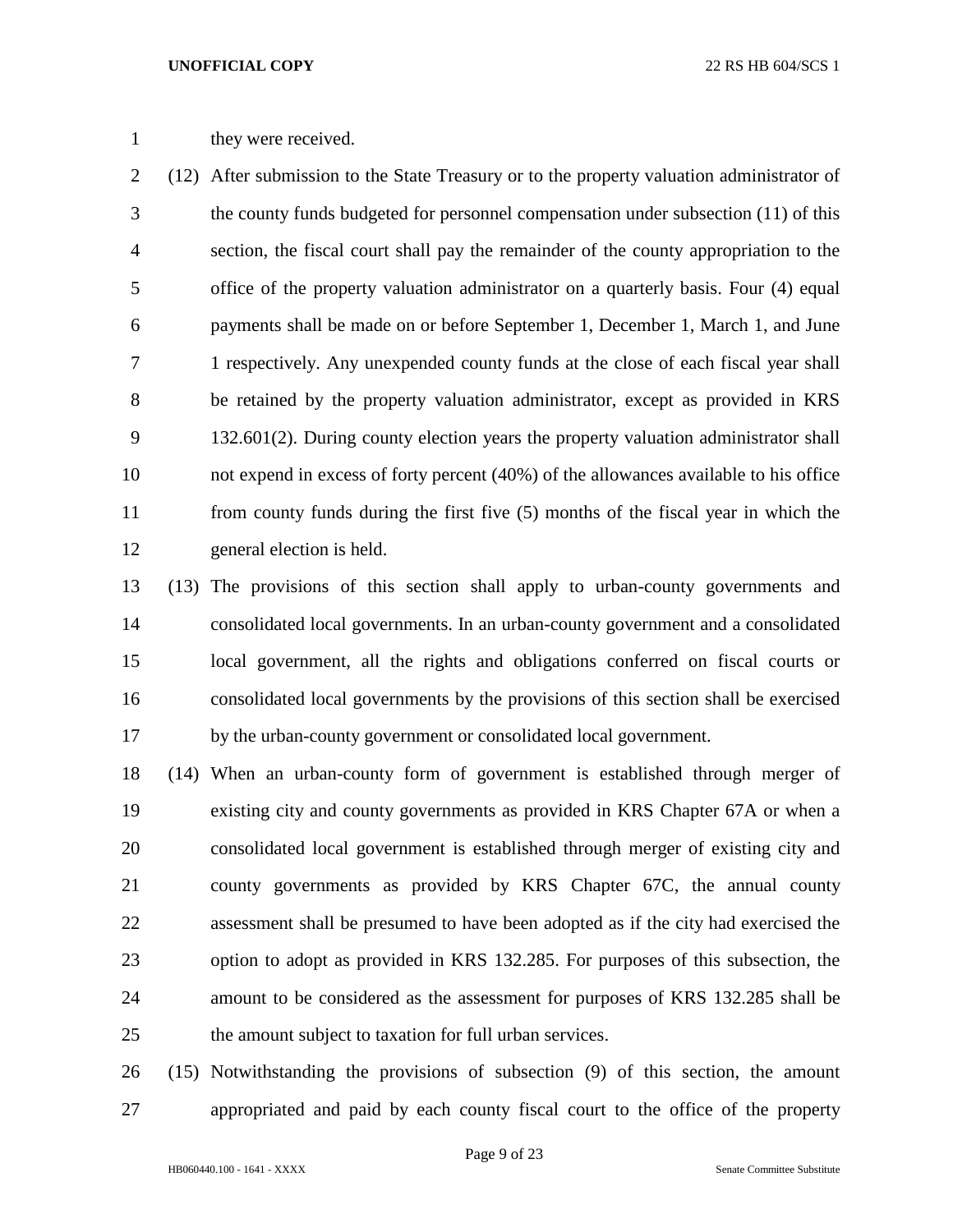| 1  | valuation administrator for 1996 and subsequent years shall be equal to the amount       |
|----|------------------------------------------------------------------------------------------|
| 2  | paid to the office of the property valuation administrator for 1995, or the amount       |
| 3  | required by the provisions of subsections $(9)$ and $(10)$ of this section, whichever is |
| 4  | greater.                                                                                 |
| 5  | (16) Notwithstanding this section or any other Kentucky Revised Statute to the           |
| 6  | contrary, the total compensation for the office of the property valuation                |
| 7  | administrator in an urban-county government shall be \$420,000 per year.                 |
| 8  | SECTION 3. A NEW SECTION OF KRS CHAPTER 164 IS CREATED TO                                |
| 9  | <b>READ AS FOLLOWS:</b>                                                                  |
| 10 | The Kentucky Center for Cannabis Research is hereby established at the<br>(I)            |
| 11 | University of Kentucky to advance the study of the use of cannabis and cannabis          |
| 12 | derivatives for the treatment of certain medical conditions and diseases as              |
| 13 | indicated and recommended by the center's advisory board.                                |
| 14 | The role and mission of the center shall be to:<br>(2)                                   |
| 15 | Conduct and fund research related to cannabis and cannabis derivatives,<br>(a)           |
| 16 | including pharmaceutical development and the efficacies of cannabis and                  |
| 17 | cannabis derivatives for the treatment of certain medical conditions and                 |
| 18 | diseases;                                                                                |
| 19 | Conduct and fund research related to the health effects, including the<br>(b)            |
| 20 | potential risks or side effects, of the use of cannabis and cannabis                     |
| 21 | derivatives;                                                                             |
| 22 | Conduct and fund research related to the efficacy and potential health<br>(c)            |
| 23 | effects of various cannabis delivery methods, including but not limited to               |
| 24 | vaporizing, ingestibles, topical applications, and combustion;                           |
| 25 | Review current and future cannabis research literature, clinical studies,<br>(d)         |
| 26 | and clinical trials;                                                                     |
| 27 | Monitor, to the extent that appropriate and sufficient data are available,<br>(e)        |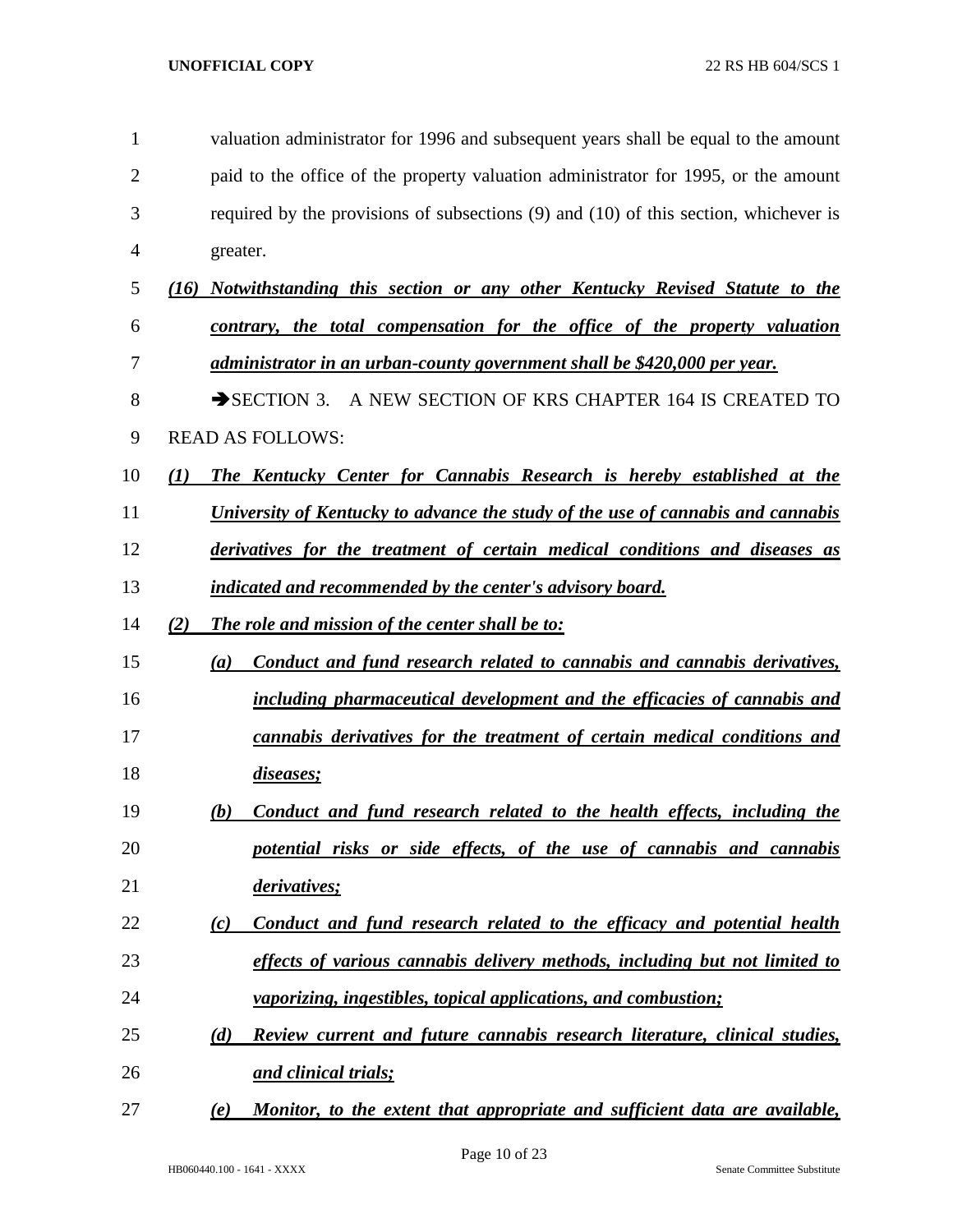| 1  | patient outcomes in states with medicinal cannabis programs; and                            |
|----|---------------------------------------------------------------------------------------------|
| 2  | <b>Examine, to the extent that sufficient data are available, the health effects</b><br>(f) |
| 3  | of the use of combustible cannabis.                                                         |
| 4  | The university shall:<br>(3)                                                                |
| 5  | Develop and maintain the center in accordance with its administrative and<br>(a)            |
| 6  | governing regulations related to the formation of multidisciplinary research                |
| 7  | centers and institutes;                                                                     |
| 8  | <b>Establish an internal advisory board to oversee the activities, research</b><br>(b)      |
| 9  | agenda, and finances of the center. Members of the advisory board shall be                  |
| 10 | appointed by the president of the University of Kentucky and may include:                   |
| 11 | The director of the University of Kentucky Center for Cannabis                              |
| 12 | Research;                                                                                   |
| 13 | The director of the University of Kentucky Center on Drug and<br>2.                         |
| 14 | <b>Alcohol Research;</b>                                                                    |
| 15 | <b>The dean of the University of Kentucky College of Agriculture, Food</b><br>3.            |
| 16 | and Environment or his or her designee;                                                     |
| 17 | <b>The dean of the University of Kentucky College of Pharmacy or his or</b><br>4.           |
| 18 | <b>her designee;</b>                                                                        |
| 19 | <b>The dean of the University of Kentucky College of Medicine or his or</b><br>5.           |
| 20 | her designee;                                                                               |
| 21 | Physicians who are licensed by the Kentucky Board of Medical<br>6.                          |
| 22 | Licensure and who are certified by the appropriate board in the                             |
| 23 | following specialties:                                                                      |
| 24 | <b>Oncology</b> ;<br>a.                                                                     |
| 25 | <b>Pain and addiction medicine;</b><br>b.                                                   |
| 26 | <b>Neurology</b> ;<br>$\boldsymbol{c}$ .                                                    |
| 27 | Psychiatry; and<br>$\boldsymbol{d}$ .                                                       |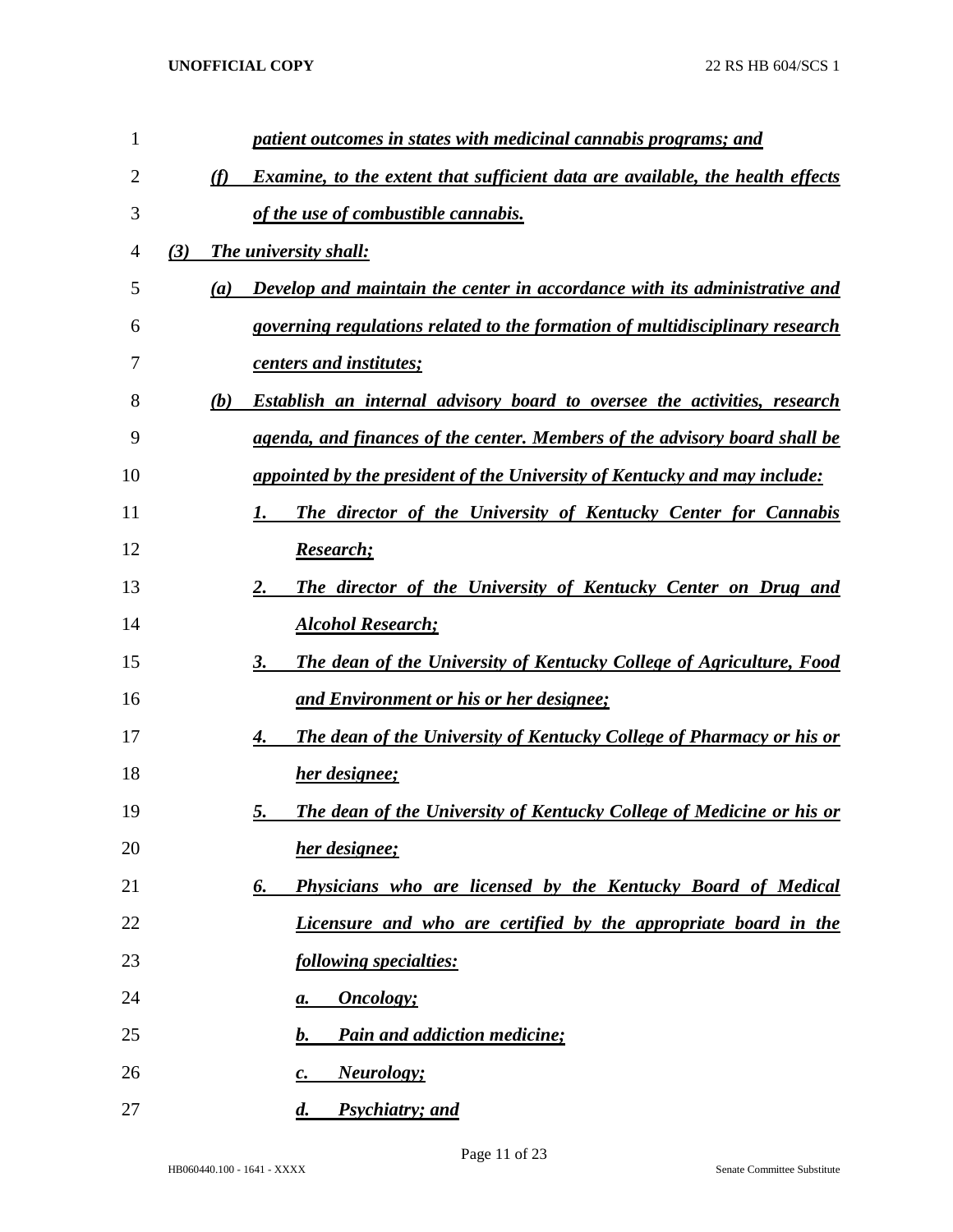| $\mathbf{1}$   |     |                            | Ophthalmology;<br>e.                                                             |
|----------------|-----|----------------------------|----------------------------------------------------------------------------------|
| $\overline{2}$ |     |                            | 7.<br><b>Researchers from a college or university that currently conducts</b>    |
| 3              |     |                            | cannabis research or that receives funds from the center pursuant to             |
| 4              |     |                            | subsection (5) of this section, if any; and                                      |
| 5              |     |                            | 8.<br>Any other individual appointed at the discretion of the president of the   |
| 6              |     |                            | <b>University of Kentucky;</b>                                                   |
| 7              |     | (c)                        | <b>Report to the secretary of the Cabinet for Health and Family Services and</b> |
| 8              |     |                            | the Legislative Research Commission by September 1 each year for the             |
| 9              |     |                            | preceding fiscal year, outlining the center's activities and expenditures; and   |
| 10             |     | (d)                        | <b>Ensure that the center complies with subsection (4) of this section.</b>      |
| 11             | (4) |                            | <b>The center shall:</b>                                                         |
| 12             |     | (a)                        | <b>Employ a director and necessary staff:</b>                                    |
| 13             |     | (b)                        | Seek, accept, and expend gifts, grants, or donations from private or public      |
| 14             |     |                            | sources to support the role and mission of the center;                           |
| 15             |     | (c)                        | Conduct clinical research, clinical studies, and clinical trials as approved by  |
| 16             |     |                            | <i>appropriate federal agencies;</i>                                             |
| 17             |     | (d)                        | <b>Establish an application for individuals interested in participating in</b>   |
| 18             |     |                            | cannabis-related clinical research, clinical studies, or clinical trials and a   |
| 19             |     |                            | screening protocol to place interested applicants in appropriate research        |
| 20             |     |                            | <i>participant pools;</i>                                                        |
| 21             |     | (e)                        | <b>Publicly disseminate the research conducted or funded by the center;</b>      |
| 22             |     | (f)                        | Host an annual cannabis research symposium; and                                  |
| 23             |     | $\left( \mathbf{g}\right)$ | Notwithstanding any provision of law to the contrary, and upon request           |
| 24             |     |                            | from the Cabinet for Health and Family Services,<br>enter into a                 |
| 25             |     |                            | memorandum of understanding with the cabinet for data collected by the           |
| 26             |     |                            | <u>center or any researcher associated with or funded by the center.</u>         |
| 27             | (5) | (a)                        | The center may award research funds to any nonprofit Kentucky-based              |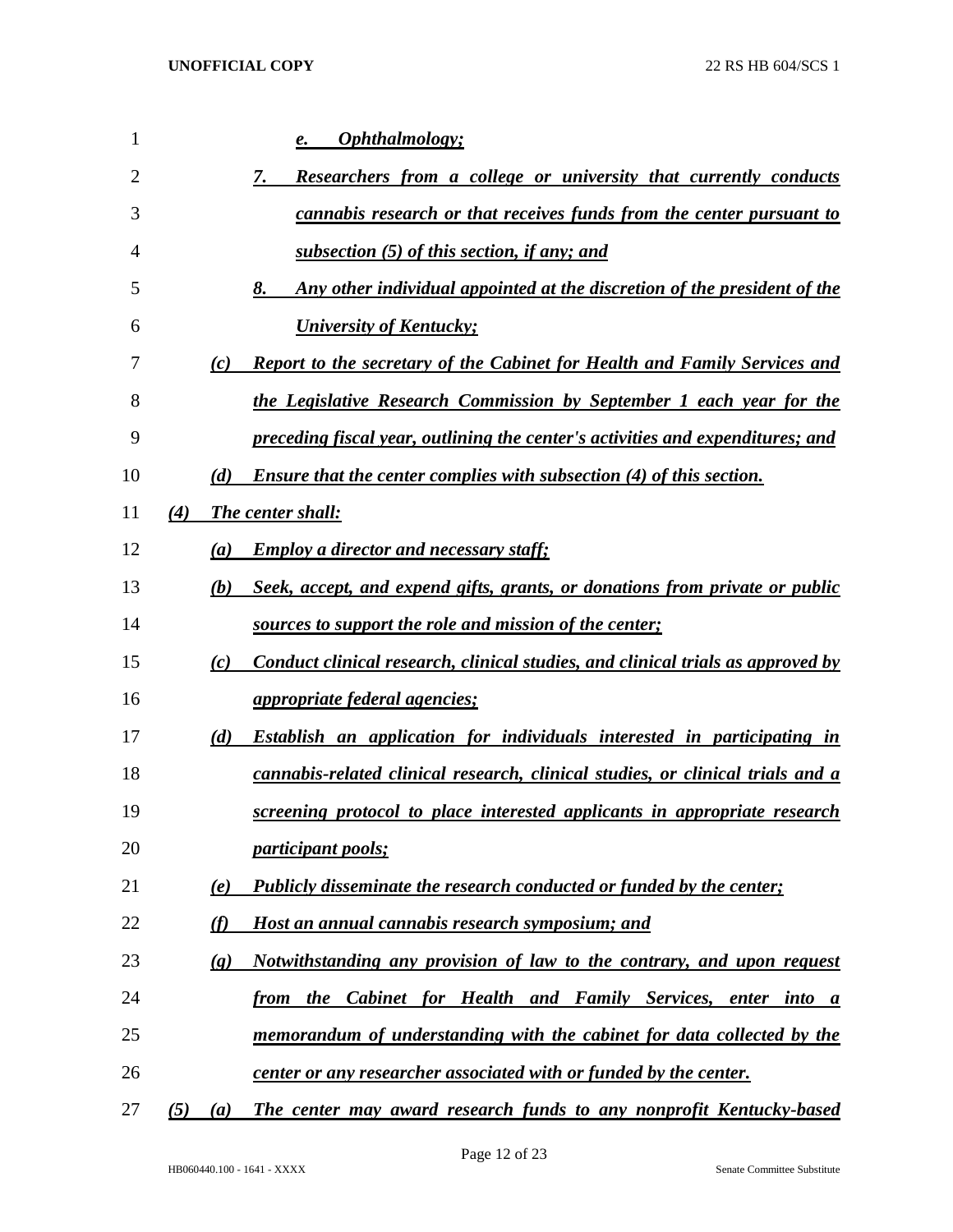| 1              |     | research entity or any Kentucky institution of higher education and any               |
|----------------|-----|---------------------------------------------------------------------------------------|
| $\overline{2}$ |     | <u>research entity association with such an institution.</u>                          |
| 3              |     | If the center awards research funds to any other entity, the center shall use<br>(b)  |
| 4              |     | an open, competitive grant application process using national best practices.         |
| 5              |     | Any entity or institution that receives research funds from the center shall<br>(c)   |
| 6              |     | present the results of its research at the center's annual research                   |
| 7              |     | symposium in the year after the research is concluded and shall, upon                 |
| 8              |     | request from the center, present an update on any ongoing research at the             |
| 9              |     | center's annual research symposium if the research has not concluded.                 |
| 10             | (6) | The application developed pursuant to subsection $(4)(d)$ of this section shall be    |
| 11             |     | made publicly available on the center's Web site.                                     |
| 12             | (7) | The university, the center, and any researcher or staff employed by, associated       |
| 13             |     | with, or funded by the center or the university shall immediately notify the          |
| 14             |     | Cabinet for Health and Family Services and the Legislative Research                   |
| 15             |     | Commission of any imminent or serious public health risk, or potentially              |
| 16             |     | imminent or serious public health risk, associated with cannabis identified as        |
| 17             |     | part of a research project associated with or approved by the center or the           |
| 18             |     | <i>university's internal review board.</i>                                            |
| 19             | (8) | If at any time the Commonwealth establishes a medicinal cannabis program, the         |
| 20             |     | application to receive a medicinal cannabis card shall include a question asking      |
| 21             |     | whether the patient is interested in participating in clinical research conducted by  |
| 22             |     | the center. If the patient indicates his or her interest in participating in the      |
| 23             |     | center's research, the department or state agency responsible for approving           |
| 24             |     | medicinal cannabis cards is authorized to share the patient's name, phone             |
| 25             |     | number, and address with the center.                                                  |
| 26             | (9) | <b>The appropriation provided by the General Assembly for the Kentucky Center for</b> |
| 27             |     | Cannabis Research in fiscal year 2022-2023 shall be considered startup funds          |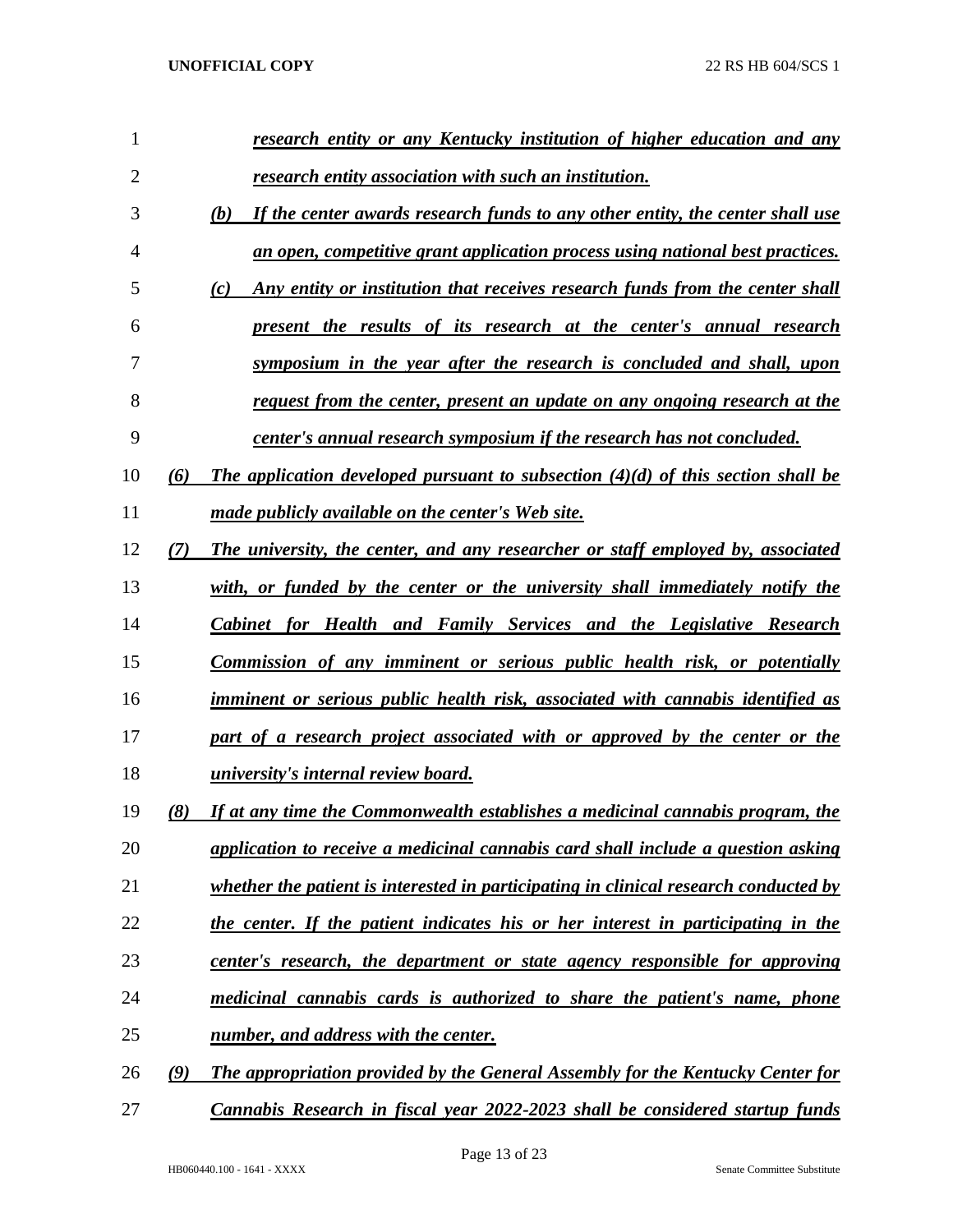| $\mathbf{1}$ | and shall only be appropriated once.                                                         |
|--------------|----------------------------------------------------------------------------------------------|
| 2            | SECTION 4. A NEW SECTION OF KRS CHAPTER 210 IS CREATED TO                                    |
| 3            | <b>READ AS FOLLOWS:</b>                                                                      |
| 4            | (1)<br>As used in this section:                                                              |
| 5            | "Cabinet" means the Cabinet for Health and Family Services;<br>(a)                           |
| 6            | "CMHC" means a community mental health center;<br>(b)                                        |
| 7            | "Fund" means the mobile crisis services fund; and<br>(c)                                     |
| 8            | "Mobile unit" means any vehicle which a CMHC uses to travel within its<br>(d)                |
| 9            | region to provide community services for Kentuckians who experience                          |
| 10           | issues with mental health, developmental and intellectual disabilities, and                  |
| 11           | substance use disorder.                                                                      |
| 12           | The mobile crisis services fund is hereby established within the cabinet to<br>(2)<br>(a)    |
| 13           | <i>provide loans to CMHCs for:</i>                                                           |
| 14           | <b>Increasing access to mental health services; and</b><br>1.                                |
| 15           | Providing services to individuals who lack sufficient access to<br>2.                        |
| 16           | <i>transportation and who are:</i>                                                           |
| 17           | <b>Residing in rural areas;</b><br>а.                                                        |
| 18           | <b>Residing in homeless shelters; or</b><br>b.                                               |
| 19           | Disadvantaged mentally, physically, or economically.<br>c.                                   |
| 20           | Any loan issued by the cabinet shall not exceed a five (5) year term and the<br>(b)          |
| 21           | interest rate shall not exceed one percent $(1\%)$ .                                         |
| 22           | <b>The cabinet shall:</b><br>(3)                                                             |
| 23           | Determine the terms and conditions of each loan, including the repayment<br>$\left(a\right)$ |
| 24           | to be deposited back in the fund for issuance of future loans to other                       |
| 25           | CMHCs                                                                                        |
| 26           | <b>Review and adjudicate applications submitted by CMHCs that apply for a</b><br>(b)         |
| 27           | <u>loan;</u>                                                                                 |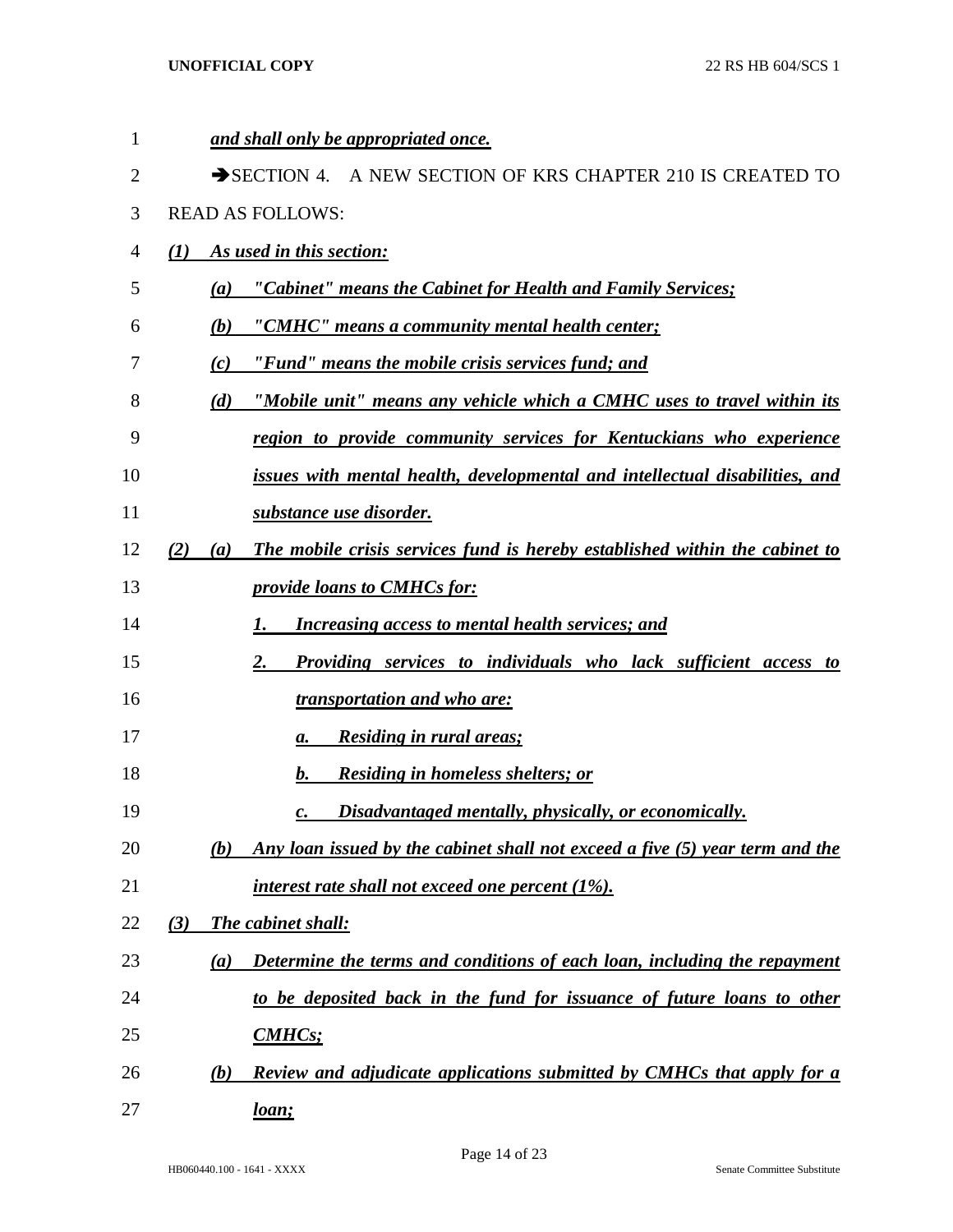| 1  |     | (c)                        | <u>Monitor the performance of each CMHC in the program; and</u>                |
|----|-----|----------------------------|--------------------------------------------------------------------------------|
| 2  |     | (d)                        | By December 1, 2022, and by each December 1 thereafter, report to the          |
| 3  |     |                            | <b>Interim Joint Committee on Health, Welfare, and Family Services</b>         |
| 4  |     |                            | information about each CMHC in the program, including:                         |
| 5  |     |                            | The name and location of each CMHC that received a loan;                       |
| 6  |     |                            | The amount of principal originally loaned; and<br>2.                           |
| 7  |     |                            | 3.<br><b>How each CMHC used the funds.</b>                                     |
| 8  | (4) |                            | <b>In order to apply for loan, a CMHC shall:</b>                               |
| 9  |     | $\left(a\right)$           | Submit an application to the cabinet;                                          |
| 10 |     | (b)                        | Agree to use the funds for the purchase, operation, or establishment of        |
| 11 |     |                            | mobile units; and                                                              |
| 12 |     | (c)                        | Agree to provide services to individuals who lack sufficient access to         |
| 13 |     |                            | <i>transportation and who are:</i>                                             |
| 14 |     |                            | <b>Residing in rural areas;</b><br>1.                                          |
| 15 |     |                            | <b>Residing in homeless shelters; or</b><br>2.                                 |
| 16 |     |                            | Disadvantaged mentally, physically, or economically.<br>3.                     |
| 17 | (5) | (a)                        | The fund created in subsection (2) of this section shall be a trust and agency |
| 18 |     |                            | <u>account.</u>                                                                |
| 19 |     | (b)                        | The fund shall be administered by the cabinet.                                 |
| 20 |     | (c)                        | The fund shall include moneys appropriated by the General Assembly,            |
| 21 |     |                            | contributions, donations, gifts, or federal funds.                             |
| 22 |     | (d)                        | Moneys in the fund shall be used by the cabinet to administer this section.    |
| 23 |     | (e)                        | Notwithstanding KRS 45.229, any moneys remaining in the fund at the            |
| 24 |     |                            | close of the fiscal year shall not lapse but shall be carried forward into the |
| 25 |     |                            | succeeding fiscal year.                                                        |
| 26 |     | (f)                        | Interest earned on any moneys in the fund shall accrue to the fund.            |
| 27 |     | $\left( \mathbf{g}\right)$ | Moneys deposited in the fund are hereby appropriated for the sole purpose      |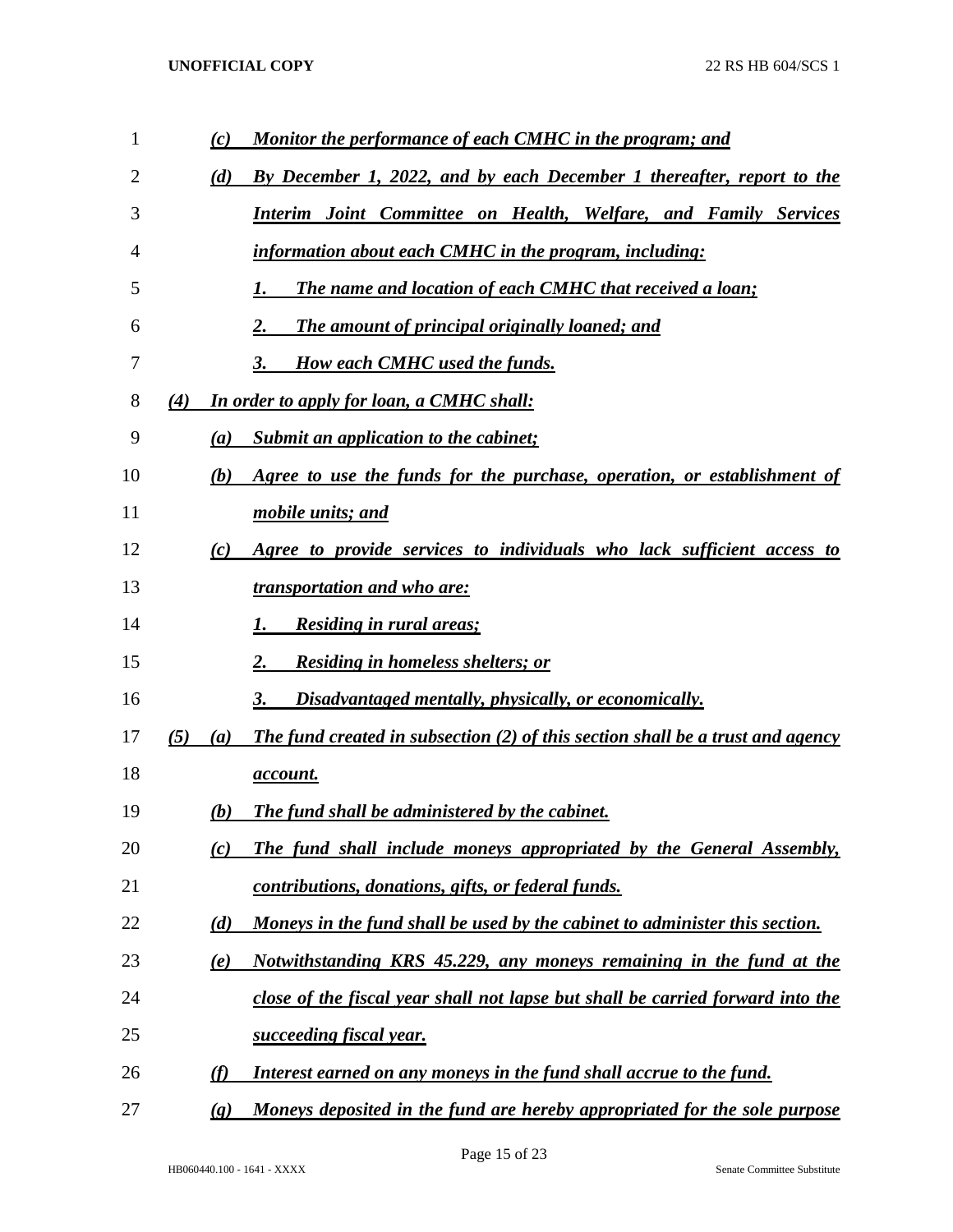*of providing loans to CMHCs. (6) The appropriation provided by the General Assembly for fiscal years 2022-2023 and 2023-2024 for mobile crisis services shall be considered startup funds to support the establishment of additional mobile crisis units and shall only be appropriated once. (7) The Cabinet for Health and Family Services may promulgate administrative regulations in accordance with KRS Chapter 13A to implement this section.* 8 Section 5. KRS 262.330 is amended to read as follows: (1) The board may make available *or lease*, on such terms as it prescribes, to landowners and occupiers within the district, agricultural and engineering machinery and equipment, *including heavy or specialized equipment acquired pursuant to Section 6 of this Act,* fertilizer, seeds, seedlings and such other material or equipment as will assist the landowners and occupiers to carry on operations upon their lands for the conservation of soil resources and for the prevention and control of soil erosion. (2) As a condition to the extending of any benefits under this chapter to, or the performance of work upon, any lands not owned or controlled by this state or any of its agencies, the board may require contributions in money, services, materials or otherwise to any operations conferring such benefits, and require landowners and occupiers to enter into and perform such agreements or covenants as to the permanent use of their lands as will tend to prevent or control erosion.  $\rightarrow$  Section 6. KRS 262.610 is amended to read as follows: (1) *(a)* The Soil and Water Conservation Commission as referred to in KRS Chapter 146, subject to the supervision of the commissioner *of the Department for Natural Resources*[for natural resources], to the restrictions provided in *Section 5 of this Act and* KRS 262.610 to 262.660, and to the requirements of KRS Chapters 42 and 45A, is hereby authorized to acquire and to make

Page 16 of 23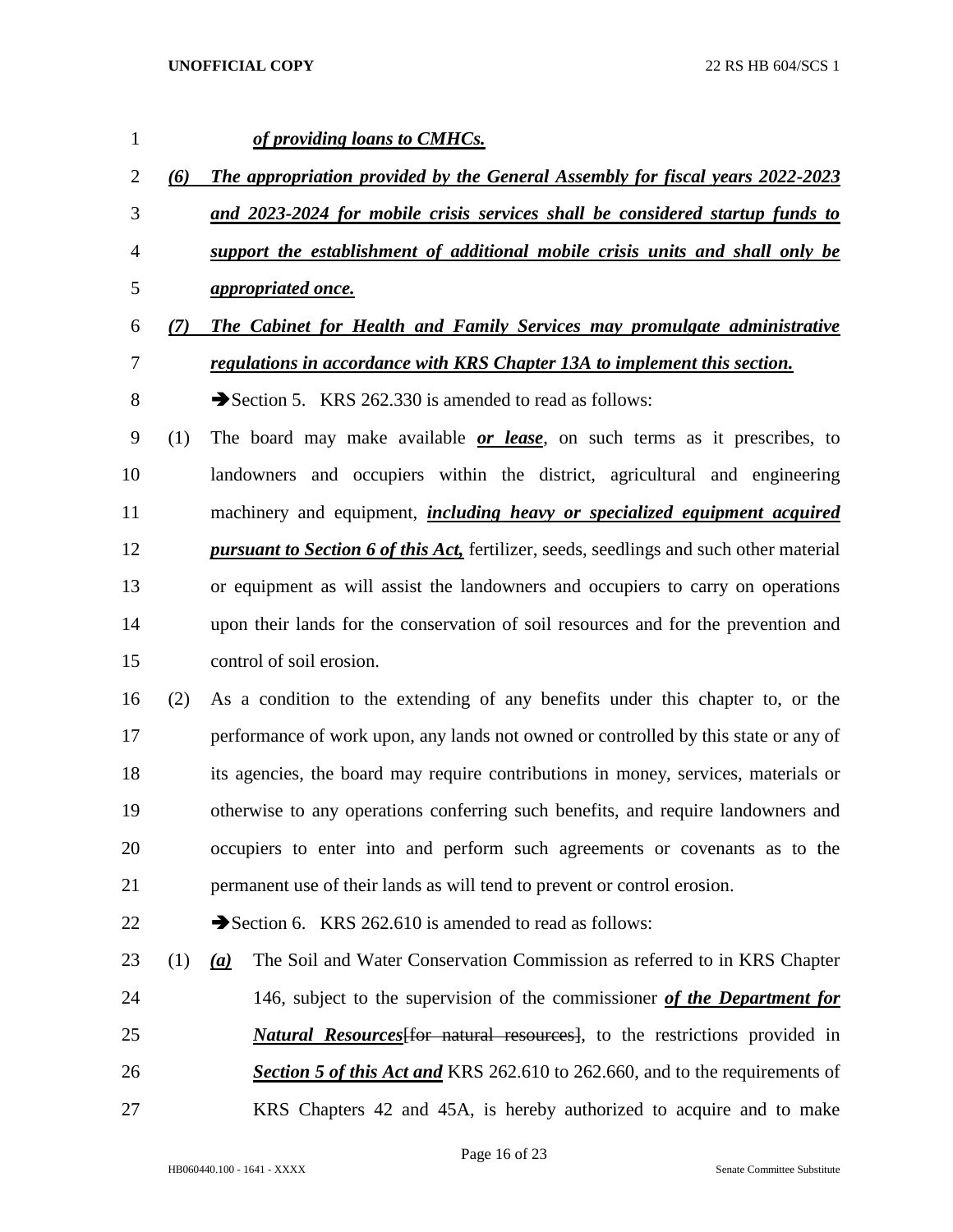| 1              |     | available, or to assist in acquiring or making available to soil and water                          |
|----------------|-----|-----------------------------------------------------------------------------------------------------|
| $\overline{2}$ |     | conservation districts, heavy or specialized equipment or infrastructure which                      |
| 3              |     | an individual district cannot itself economically obtain.                                           |
| $\overline{4}$ |     | A district may submit a request to the commission for the acquisition of<br>(b)                     |
| 5              |     | heavy or specialized equipment jointly with a person residing within the                            |
| 6              |     | district to whom the district has agreed to lease the equipment in the event                        |
| 7              |     | that it is acquired or made available. The district and the person shall                            |
| 8              |     | submit all information with their joint request for heavy or specialized                            |
| 9              |     | equipment as may be required by the commission in the administrative                                |
| 10             |     | regulations promulgated under Section 7 of this Act. Any application made                           |
| 11             |     | by a district, or two (2) or more districts acting jointly pursuant to KRS                          |
| 12             |     | 262.650, to the commission to acquire or make available infrastructure, or                          |
| 13             |     | to assist in doing so, shall not be made jointly with any person.                                   |
| 14             | (2) | When the commission acquires or makes available to any district the equipment or                    |
| 15             |     | infrastructure above referred to, it shall require said district to fully amortize, in the          |
| 16             |     | form of rentals or payments, to the Division of Conservation, as referred to in KRS                 |
| 17             |     | Chapter 146, any amount so expended by the commission for such assistance. The                      |
| 18             |     | amount and method of amortization for each piece of heavy equipment or                              |
| 19             |     | infrastructure shall be determined by the commission, subject to approval of the                    |
| 20             |     | commissioner of <i>the Department for Natural Resources</i> [natural resources]. The                |
| 21             |     | amount and method of amortization for each piece of heavy or specialized                            |
| 22             |     | equipment shall be determined on the basis of <i>the lease or</i> a rental <i>fee</i> to be charged |
| 23             |     | by the district to the <i>lessee or other</i> user of equipment sufficient to:                      |
| 24             |     | Fully amortize to the division the capital outlay for the machinery itself over<br>(a)              |
| 25             |     | the period of its reasonably anticipated full usefulness;                                           |
| 26             |     | Cover the cost of operation, maintenance and repairs;<br>(b)                                        |
| 27             |     | Pay the usual cost of providing an operator; and<br>(c)                                             |

Page 17 of 23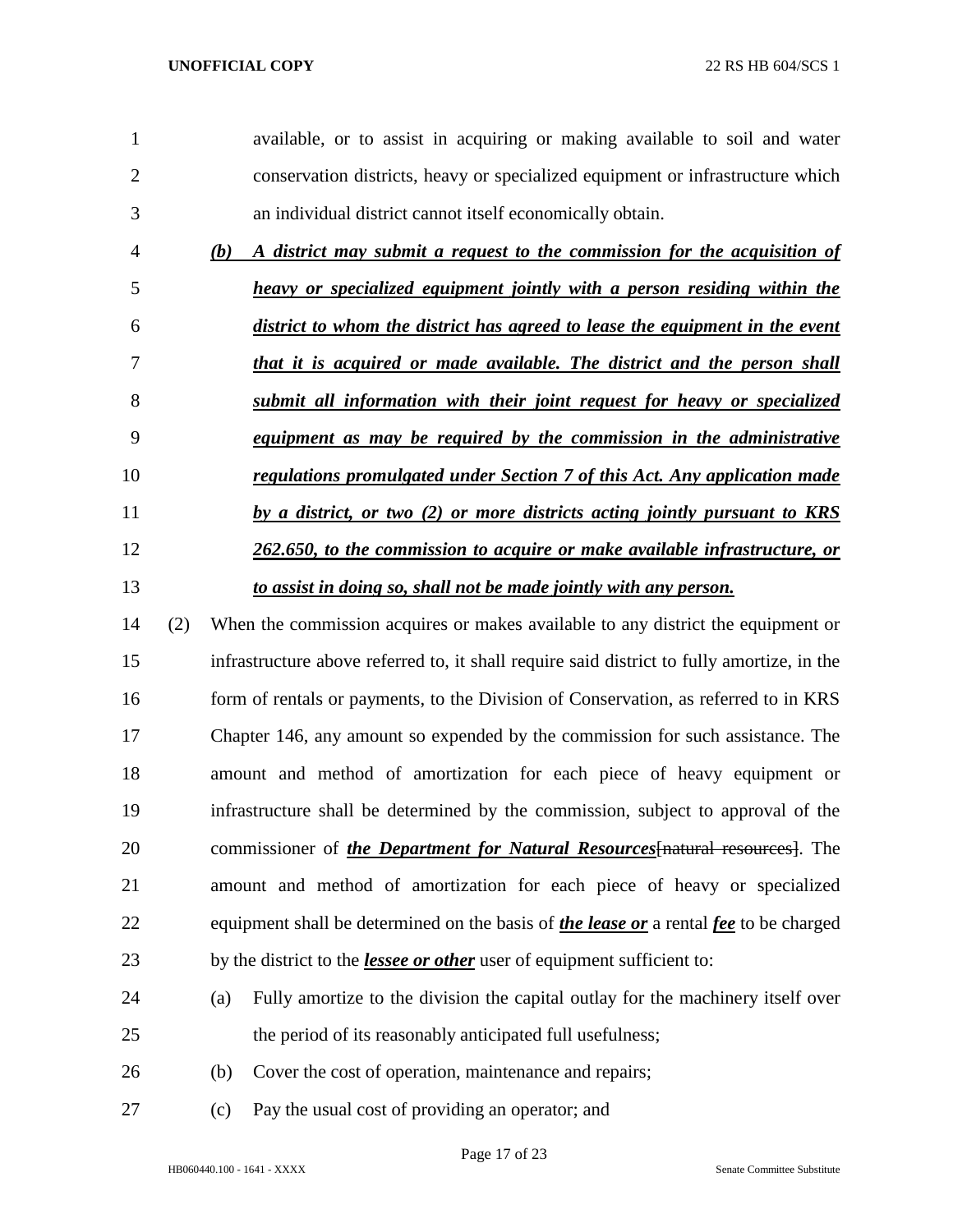| $\mathbf{1}$   |              | Compensate the district for the usual costs of transportation from one (1) job<br>(d)    |
|----------------|--------------|------------------------------------------------------------------------------------------|
| $\overline{2}$ |              | to another.                                                                              |
| 3              | (3)          | In giving effect to all of the foregoing, the commission shall estimate the amount of    |
| 4              |              | time such equipment would ordinarily be idle.                                            |
| 5              |              | Section 7. KRS 262.660 is amended to read as follows:                                    |
| 6              | $\mathbf{L}$ | The commission, with the approval of the commissioner of the Department for              |
| 7              |              | <b>Natural Resources</b> for natural resources], is hereby authorized to promulgate such |
| 8              |              | other rules and regulations or methods of accounting as may be necessary or              |
| 9              |              | expedient to give effect to the purposes expressed in KRS 262.610 to 262.650.            |
| 10             | (2)          | On or before January 1, 2023, the commission, with the approval of the                   |
| 11             |              | commissioner of the Department for Natural Resources, shall promulgate                   |
| 12             |              | administrative regulations pursuant to KRS Chapter 13A that shall at a                   |
| 13             |              | minimum set forth:                                                                       |
| 14             |              | The form and manner in which a person and a district may jointly request<br>(a)          |
| 15             |              | the acquisition of heavy or specialized equipment pursuant to subsection                 |
| 16             |              | $(1)(b)$ of Section 6 of this Act, including but not limited to any financial or         |
| 17             |              | other disclosures the commission may require;                                            |
| 18             |              | The terms, conditions, and repayment of loans for heavy or specialized<br>(b)            |
| 19             |              | equipment that the commission makes available to districts for lease to                  |
| 20             |              | persons within those districts; and                                                      |
| 21             |              | The terms and conditions for lease agreements between districts and<br>(c)               |
| 22             |              | persons for the use of acquired heavy or specialized equipment, including                |
| 23             |              | but not limited to permissible uses of the equipment, care and maintenance               |
| 24             |              | of the equipment, liability assumptions for property damage or bodily injury             |
| 25             |              | caused by the equipment, insurance requirements, availability of the                     |
| 26             |              | equipment for use by others in the district, and the keeping of public records           |
| 27             |              | regarding the use of the equipment. Notwithstanding any provision of this                |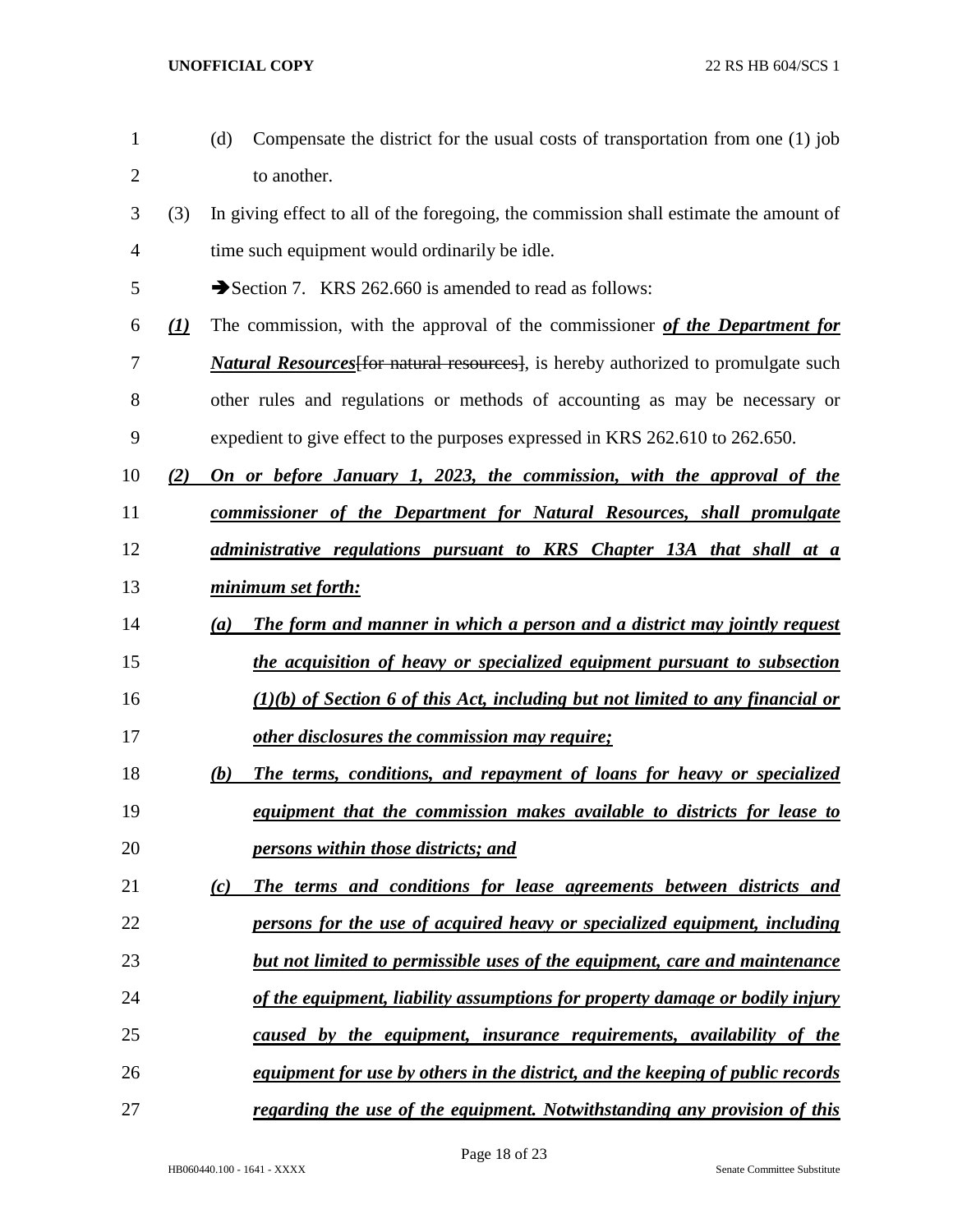# *chapter or KRS Chapter 42 or 45A to the contrary, lease agreements shall allow a lessee to use acquired heavy or specialized equipment outside of his or her district with prior approval of the board for the leasing district.*

 Section 8. The Commonwealth West Healthcare Workforce Innovation Center shall be established to provide accessible, healthcare-specific educational pathways in the western region of the state for postsecondary, high school, and nontraditional students to address decreased student enrollment in healthcare-related fields, resulting in expanding the pipeline of qualified healthcare workers and reducing the shortage of qualified medical staff across the Commonwealth.

 $\rightarrow$  Section 9. The center shall be a health education, innovation, and simulation facility located in Owensboro that offers a combination of instruction and hands-on experiential learning opportunities to students pursuing nursing and allied health credentials. The center shall be operated and maintained through a collaborative partnership between public and private organizations, including but not limited to Brescia University, Elizabethtown Community and Technical College, Henderson Community and Technical College, Hopkinsville Community and Technical College, Kentucky Wesleyan College, Madisonville Community and Technical College, Owensboro Community and Technical College, Western Kentucky University, Western Kentucky University-Owensboro, University of Louisville School of Nursing-Owensboro, and Owensboro Health, Inc.

 Section 10. The center shall provide in-person and virtual didactic instruction and hands-on, experiential learning opportunities while offering career paths to address immediate workforce needs, including but not limited to nursing, nursing assistant, medical office assistant, radiology science, long-term care, social work, clinical psychology, behavioral health, laboratory services, paramedic, and community healthcare workers.

27 Section 11. The General Assembly shall provide funds for the initial start-up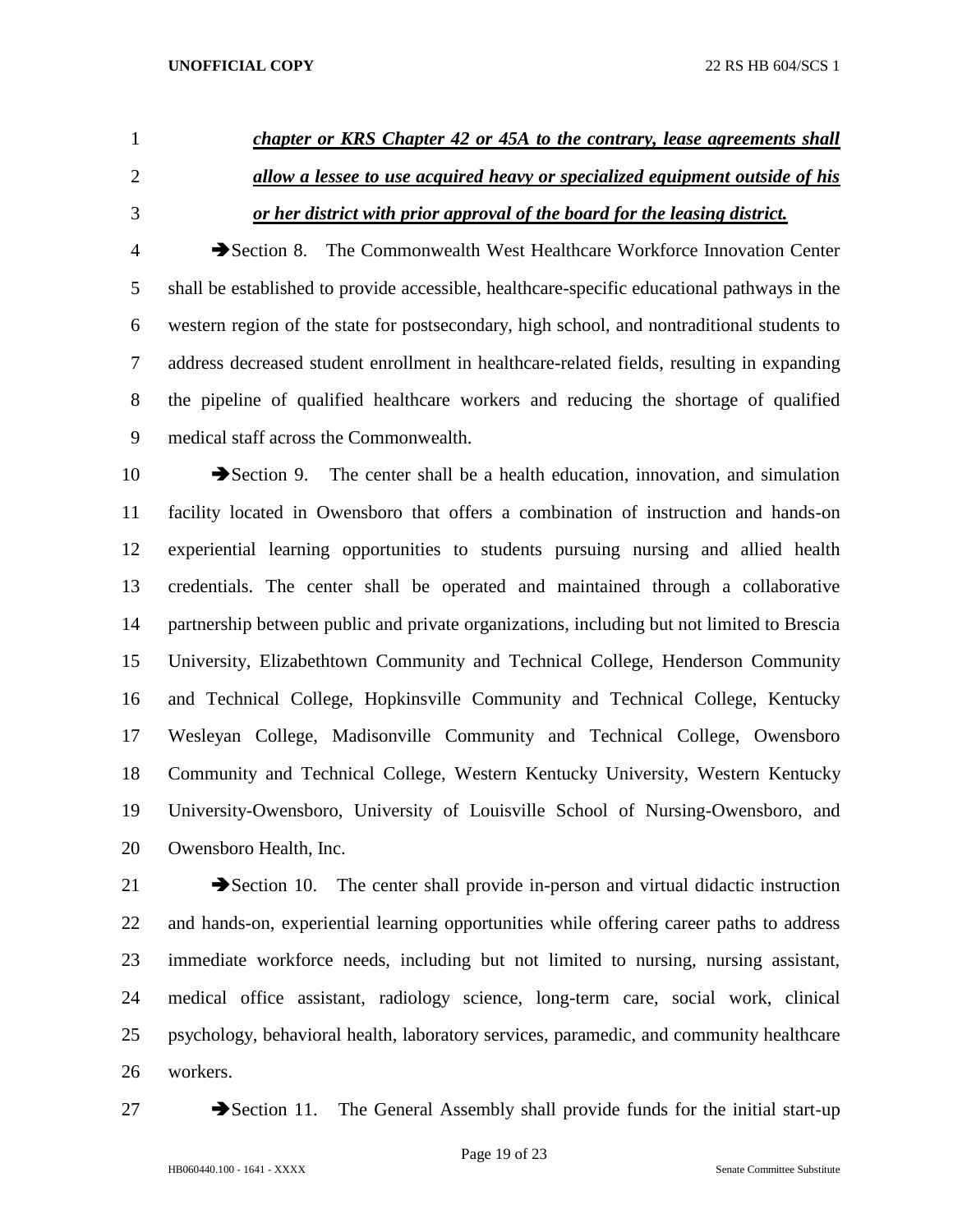and operating costs of the center, including but not limited to faculty, personnel, facility, equipment, and furnishings in the form of a grant to be administered by the Kentucky Community and Technical College System and distributed to the collaborating partners and organizations in accordance with the agreements established for the center.

 Section 12. By January 1, 2023, and by November 1, 2024, the Kentucky Community and Technical College System shall provide a report to the Legislative Research Commission on the status of the center, including but not limited to operations, enrollment, expenditures, funding, and partnerships.

9 Section 13. There is hereby appropriated Federal Funds from the State Fiscal Recovery Fund from the American Rescue Plan Act of 2021 in the amount of \$1,500,000 in fiscal years 2022-2023 and 2023-2024 to the Learning and Results Services budget unit to enrich science curriculums using Plasma Games' STEM and Chemistry education tool.

13 Section 14. There is hereby appropriated General Fund moneys in the amount of \$150,000 in fiscal year 2022-2023 to the Department for Local Government to allocate to the Rough River Business & Tourism Association to provide accessibility to the marina and demolition of the abandoned intake structure.

17 Section 15. There is hereby appropriated Federal Funds from the State Fiscal Recovery Fund from the American Rescue Plan Act of 2021 in the amount of \$5,000,000 in fiscal year 2022-2023 to the Kentucky Center for the Arts for emergency repairs, maintenance, and operations.

 Section 16. There is hereby appropriated General Fund moneys in the amount of \$4,000,000 in fiscal year 2022-2023 to the School Facilities Construction Commission as special offers of assistance for Rockcastle County Schools to use in the construction of a Rockcastle County middle school.

  $\rightarrow$  Section 17. There is hereby appropriated General Fund moneys in the amount of \$1,000,000 in fiscal year 2021-2022, \$1,000,000 in fiscal year 2022-2023, and \$1,000,000 in fiscal year 2023-2024 to the Justice Administration budget unit to support

Page 20 of 23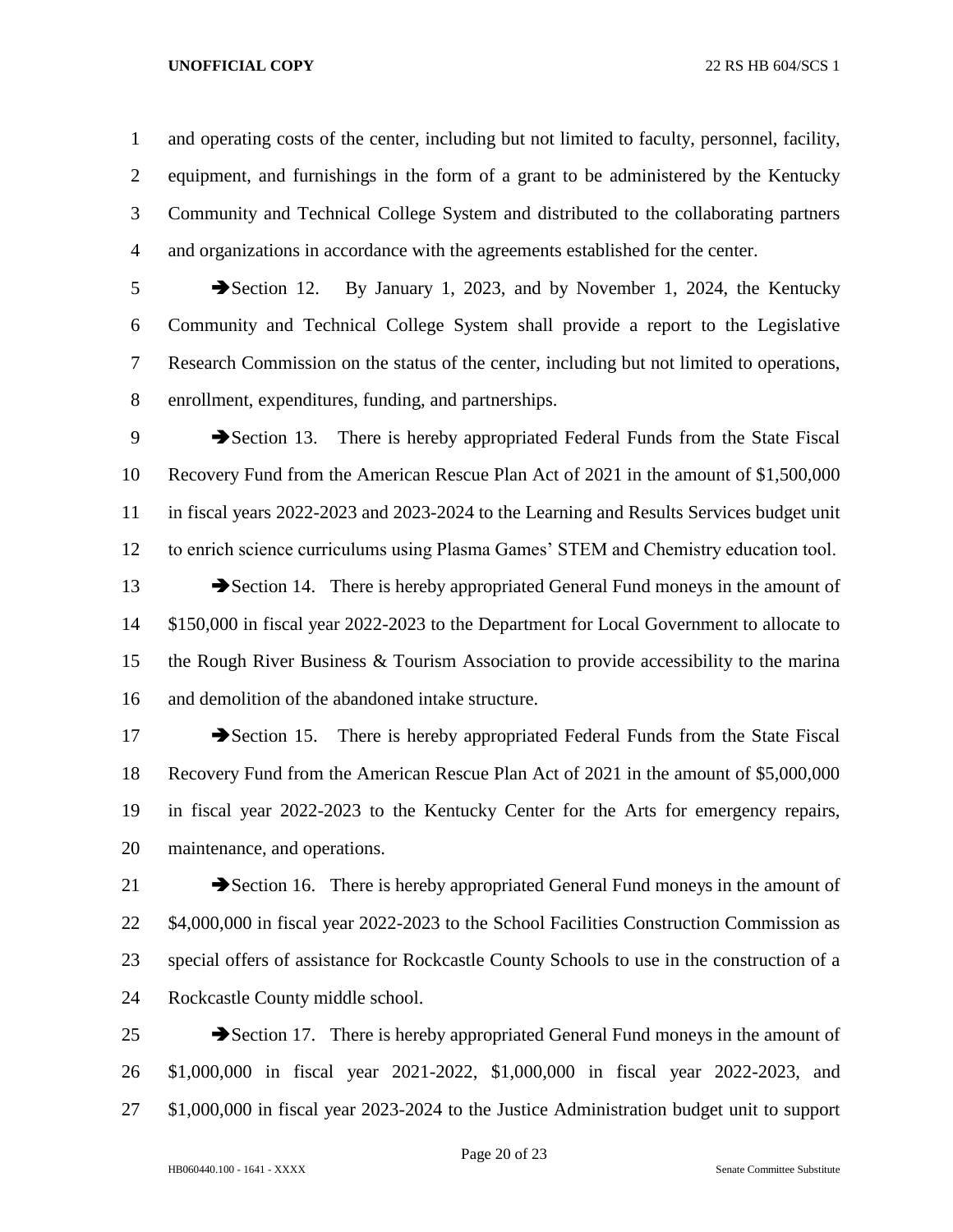Operation UNITE.

 $2 \rightarrow$  Section 18. There is hereby appropriated General Fund moneys in the amount of \$105,000,000 in each fiscal year of the 2022-2024 biennium to the Kentucky Public Pensions Authority to be applied to the unfunded pension liability of the Kentucky Employees Retirement System Nonhazardous pension fund.

 Section 19. There is hereby appropriated General Fund moneys from the General Fund Surplus Account (KRS 48.700) or the Budget Reserve Trust Fund account (KRS 48.705) in the amount of \$2,000,000 in fiscal year 2022-2023 to the University of Kentucky for the creation and operation of the Kentucky Center for Cannabis Research, including expenses related to conducting clinical research and participant recruitment. The appropriation shall be considered startup funds for the Kentucky Center for Cannabis Research and shall only be appropriated once. The appropriation shall be reduced by any gifts, donations, endowments, or other contributions, not including grants or other funds designated for the purpose of conducting research, received by the University of Kentucky for the purpose of creating or operating the center. Appropriations to the Kentucky Center for Cannabis Research in this Act shall be considered a mandated program and shall be excluded from the public postsecondary comprehensive funding model.

19 Section 20. The University of Kentucky and the Kentucky Center for Cannabis Research shall, within 120 days after the effective date of this Act, prepare and submit an application to the federal Drug Enforcement Agency, pursuant to 21 C.F.R. pt. 1318, for registration as a marijuana grower.

23 Section 21. 2022 Regular Session HB 1/VO is amended as follows:

On page 13, delete lines 23 and 24 and insert in lieu thereof the following:

 "(z) \$4,250,000 in fiscal year 2022-2023 to the Manchester/Clay County Tourism Commission, Elk Hill Regional Industrial Authority, and Volunteers of America for land acquisition, renovations, upgrades, and Elk Hill Spec Building and Housing;";

Page 21 of 23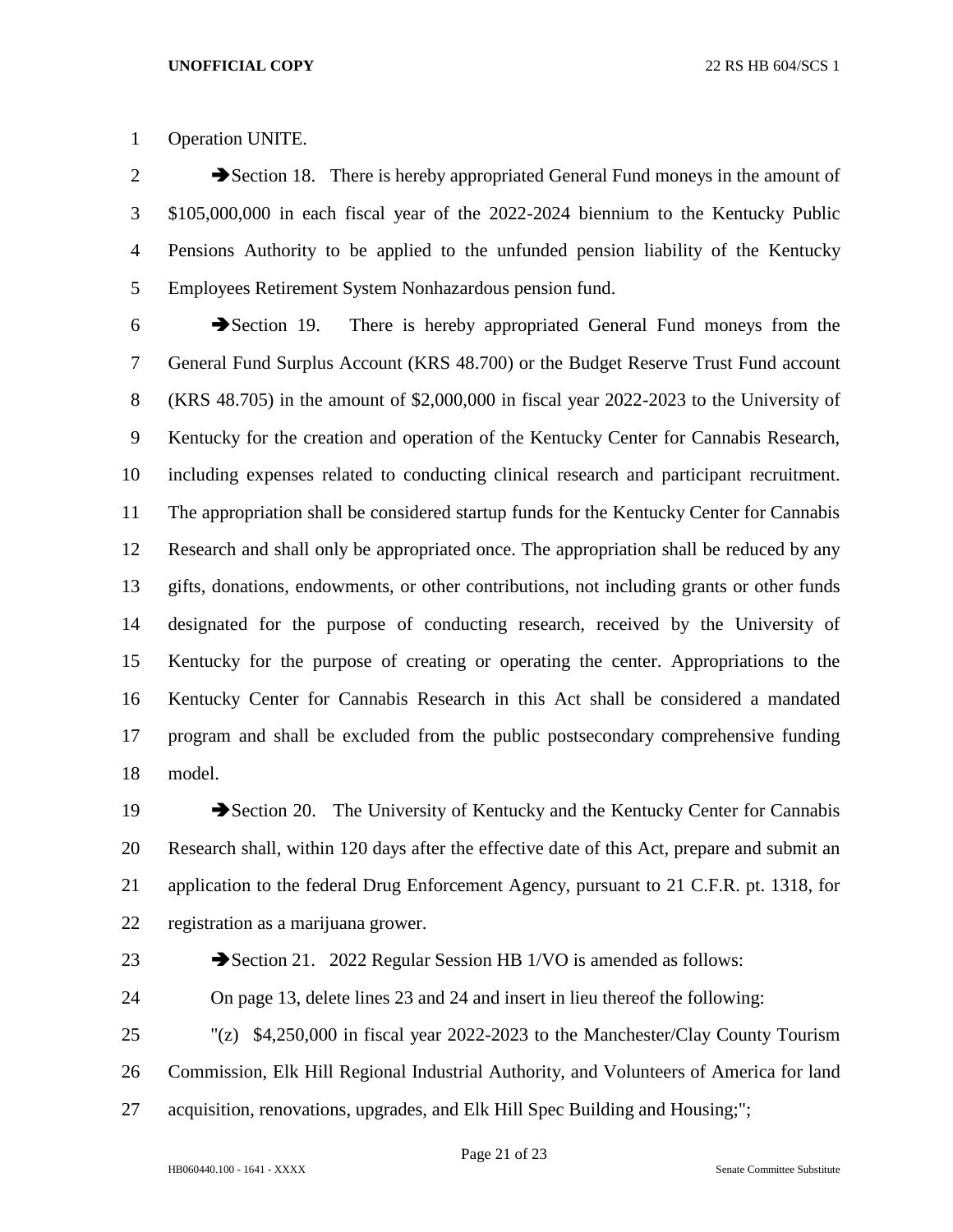On page 54, delete lines 14 through 17 and insert in lieu thereof the following:

 "**(3) Health Insurance:** Included in the above General Fund appropriation is \$776,548,700 in fiscal year 2022-2023 and \$849,223,600 in fiscal year 2023-2024 for employer contributions for health insurance and the contribution to the health reimbursement account for employees waiving coverage. Notwithstanding KRS 45.229, the unexpended General Fund balance for health insurance and the contribution to the health retirement account for employees waiving coverage for fiscal year 2021-2022 and fiscal year 2022-2023 shall be transferred to the Kentucky Employees Health Plan trust fund.";

On page 78, delete lines 20 through 25 and insert in lieu thereof the following:

 "**(8) Basic Health Program Information Technology System:** Included in the above appropriation is \$3,500,000 in General Fund and \$3,500,000 in Federal Funds in fiscal year 2022-2023 and \$1,000,000 in General Fund and \$1,000,000 in Federal Funds in fiscal year 2023-2024 to support enhancements to the Medicaid Management Information System (MMIS) for implementation of a Basic Health Program to provide a bridge health insurance plan for eligible recipients. Notwithstanding any provision of law to the contrary, the Cabinet for Health and Family Services shall not exercise the state's option to develop a basic health program as permitted under 42 U.S.C. sec. 18051 without first obtaining specific authorization from the General Assembly to do so.";

On page 102, delete lines 13 through 17 and insert in lieu thereof the following:

 "**(9) Volunteers of America - Freedom House:** Included in the above General Fund appropriation is \$4,000,000 in each fiscal year to support the Freedom House administered by Volunteers of America. Included in the above General Fund appropriation is \$250,000 in each fiscal year to support the Lincoln County Family Recovery Court to assist families involved with the child welfare system. Included in the above General Fund appropriation is an additional one-time allocation of \$100,000 in each fiscal year for education, outreach, and services related to restorative practices.";